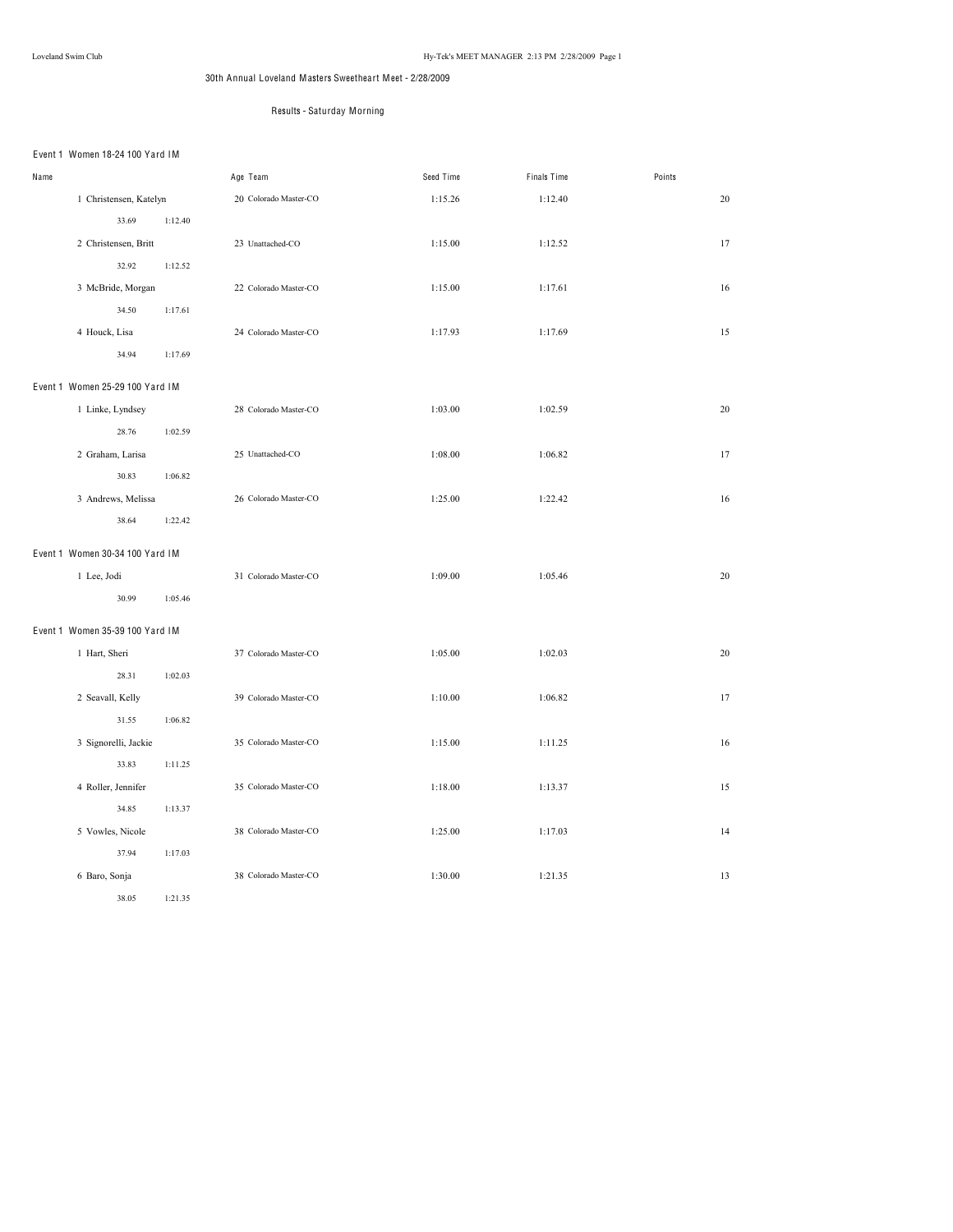### Event 1 Women 40-44 100 Yard IM

| 1 Skinner, Carolyn                |         | 41 Colorado Master-CO | 1:10.00     | 1:07.85     | 20 |
|-----------------------------------|---------|-----------------------|-------------|-------------|----|
| 33.14                             | 1:07.85 |                       |             |             |    |
| 2 Potter, Kathryn                 |         | 43 Colorado Master-CO | 1:06.50     | 1:09.77     | 17 |
| 30.59                             | 1:09.77 |                       |             |             |    |
| 3 Flanery, Sherry                 |         | 44 Colorado Master-CO | 1:20.00     | 1:11.64     | 16 |
| 32.69                             | 1:11.64 |                       |             |             |    |
| 4 Hinton, Stephanie               |         | 42 Colorado Master-CO | 1:14.66     | 1:12.85     | 15 |
| 33.26                             | 1:12.85 |                       |             |             |    |
| 5 Koons, Sasha                    |         | 42 Colorado Master-CO | $_{\rm NT}$ | 1:19.22     | 14 |
| 35.76                             | 1:19.22 |                       |             |             |    |
| 6 Bohlmann, Lisa                  |         | 43 Colorado Master-CO | 1:23.00     | 1:22.22     | 13 |
| 37.67                             | 1:22.22 |                       |             |             |    |
| 7 Sauls, Catherine                |         | 44 Colorado Master-CO | 1:21.00     | 1:22.61     | 12 |
| 39.43                             | 1:22.61 |                       |             |             |    |
| 8 Hemming, Michele                |         | 42 Colorado Master-CO | $_{\rm NT}$ | 1:27.13     | 11 |
| 40.47                             | 1:27.13 |                       |             |             |    |
| 9 Broncucia, Stacy                |         | 40 Colorado Master-CO | 1:32.00     | 1:28.17     | 9  |
| 40.62                             | 1:28.17 |                       |             |             |    |
| --- Friedlander, Rebecca          |         | 42 Colorado Master-CO | 1:17.45     | $_{\rm NS}$ |    |
| (Event 1 Women 40-44 100 Yard IM) |         |                       |             |             |    |
| --- Clapp, Christine              |         | 42 Colorado Master-CO | 1:46.00     | $_{\rm NS}$ |    |
| Event 1 Women 45-49 100 Yard IM   |         |                       |             |             |    |
| 1 Campbell, Ellen                 |         | 45 Colorado Master-CO | 1:12.00     | 1:11.91     | 20 |
| 33.59                             | 1:11.91 |                       |             |             |    |
| 2 Christensen, Terre              |         | 49 Colorado Master-CO | 1:15.00     | 1:16.86     | 17 |
| 35.08                             | 1:16.86 |                       |             |             |    |
| 3 Homan, Deborah                  |         | 46 Colorado Master-CO | 1:30.00     | 1:26.43     | 16 |
| 19.30                             | 1:26.43 |                       |             |             |    |
| 4 Larson, Stephanie               |         | 49 Colorado Master-CO | 1:27.50     | 1:26.80     | 15 |
| 40.95                             | 1:26.80 |                       |             |             |    |
| 5 Nolte, Susan                    |         | 47 Colorado Master-CO | 1:26.00     | 1:27.15     | 14 |
| 41.28                             | 1:27.15 |                       |             |             |    |
| 6 Scott, Leslie                   |         | 49 Colorado Master-CO | 2:00.00     | 1:28.22     | 13 |
| 40.19                             | 1:28.22 |                       |             |             |    |
| 7 Donohue, Ann                    |         | 47 Colorado Master-CO | 2:00.00     | 1:32.67     | 12 |
| 37.80                             | 1:32.67 |                       |             |             |    |
| Event 1 Women 50-54 100 Yard IM   |         |                       |             |             |    |
| 1 True, Ann                       |         | 53 Colorado Master-CO | 1:39.39     | 1:42.01     | 20 |
|                                   |         |                       |             |             |    |

50.24 1:42.01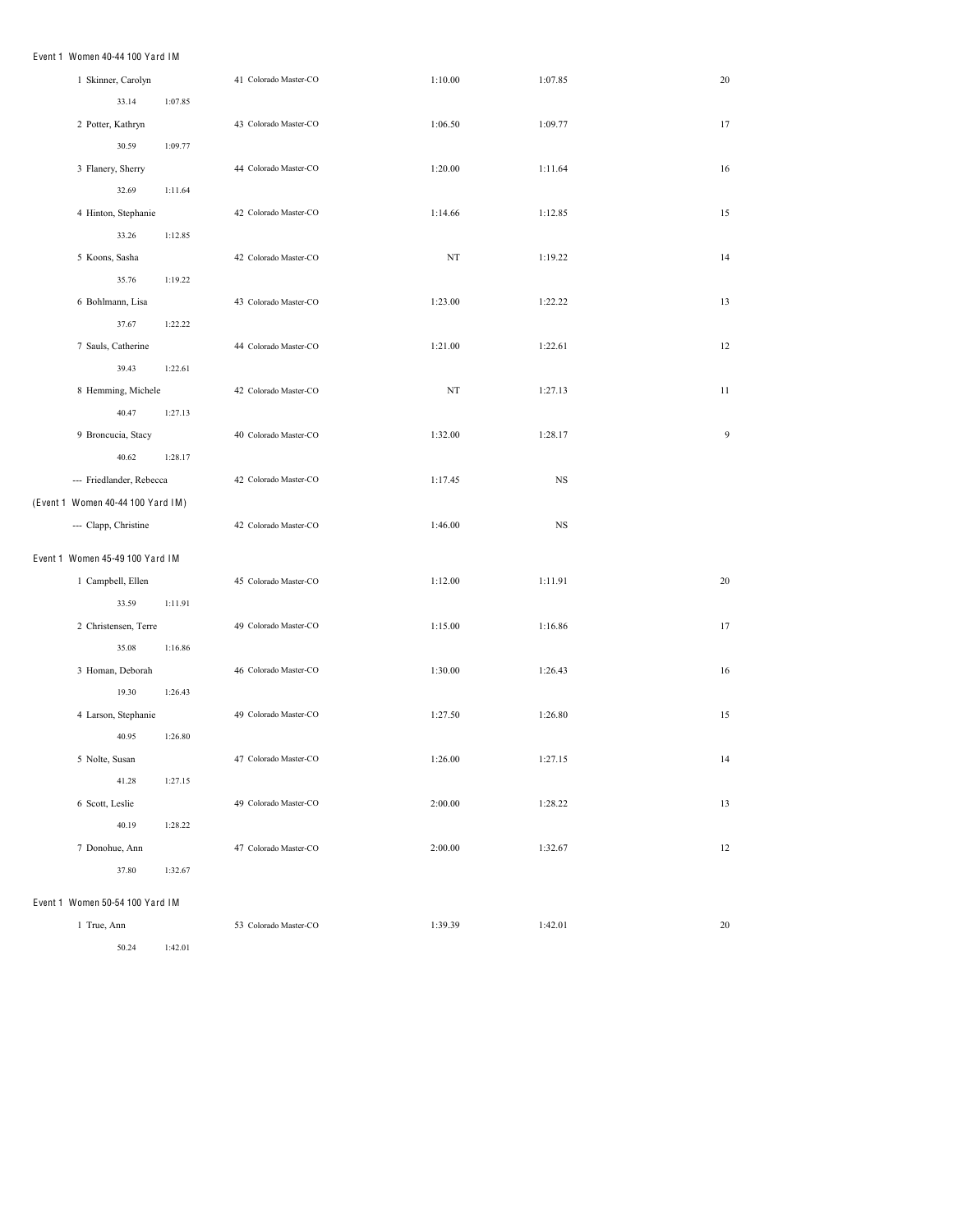| Event 1 Women 55-59 100 Yard IM |                       |         |                        |    |
|---------------------------------|-----------------------|---------|------------------------|----|
| 1 Rosener, Karen                | 55 Colorado Master-CO | 1:16.10 | 1:14.78                | 20 |
| 35.74<br>1:14.78                |                       |         |                        |    |
| --- Laney, Judy                 | 56 Colorado Master-CO | 1:30.00 | $_{\rm NS}$            |    |
| Event 1 Women 60-64 100 Yard IM |                       |         |                        |    |
| 1 Hashimoto, Christine          | 61 Colorado Master-CO | 1:35.58 | 1:35.09                | 20 |
| 43.36<br>1:35.09                |                       |         |                        |    |
| Event 1 Women 65-69 100 Yard IM |                       |         |                        |    |
| 1 Croissant, Ellen              | 69 Colorado Master-CO | 2:10.53 | 2:09.72                | 20 |
| 1:02.17<br>2:09.72              |                       |         |                        |    |
| Event 2 Men 18-24 100 Yard IM   |                       |         |                        |    |
| 1 Smith, David                  | 21 Colorado Master-CO | 1:06.27 | 1:06.54                | 20 |
| 30.21<br>1:06.54                |                       |         |                        |    |
| 2 Goodman, Nate                 | 23 Colorado Master-CO | 1:10.00 | 1:08.95                | 17 |
| 31.95<br>1:08.95                |                       |         |                        |    |
| Event 2 Men 25-29 100 Yard IM   |                       |         |                        |    |
| 1 Christiansan, John            | 27 Colorado Master-CO | 59.00   | 57.42                  | 20 |
| 26.60<br>57.42                  |                       |         |                        |    |
| 2 Cooper, Carter                | 26 Colorado Master-CO | 1:06.54 | 1:04.96                | 17 |
| 30.12<br>1:04.96                |                       |         |                        |    |
| Event 2 Men 30-34 100 Yard IM   |                       |         |                        |    |
| --- Cole, Matt                  | 31 Colorado Master-CO | 1:05.00 | $_{\rm NS}$            |    |
| Event 2 Men 35-39 100 Yard IM   |                       |         |                        |    |
| 1 Van Winkle, Doug              | 36 Colorado Master-CO | 1:03.00 | 1:02.33                | 20 |
| 29.04<br>1:02.33                |                       |         |                        |    |
| 2 Hayden, John                  | 36 Colorado Master-CO | 1:19.37 | 1:20.61                | 17 |
| 39.36<br>1:20.61                |                       |         |                        |    |
| (Event 2 Men 35-39 100 Yard IM) |                       |         |                        |    |
| --- Scholand, TJ                | 38 Colorado Master-CO | 1:30.00 | $\mathbf{D}\mathbf{Q}$ |    |
| 34.72<br>$\rm DQ$               |                       |         |                        |    |
| Event 2 Men 40-44 100 Yard IM   |                       |         |                        |    |
| 1 Andrews, Mike                 | 42 Colorado Master-CO | 1:04.00 | 1:01.15                | 20 |
| 28.35<br>1:01.15                |                       |         |                        |    |
| 2 Jensen, Rod                   | 44 Wmsc-CO            | 1:08.00 | 1:07.33                | 17 |
| 32.13<br>1:07.33                |                       |         |                        |    |
| 3 Sarche, Jon                   | 40 Colorado Master-CO | 1:14.00 | 1:13.13                | 16 |
| 32.61<br>1:13.13                |                       |         |                        |    |
| 4 Pins, Michael                 | 43 Colorado Master-CO | 1:15.59 | 1:15.79                | 15 |
| 34.79<br>1:15.79                |                       |         |                        |    |
| --- Matsumura, Koichi           | 44 Colorado Master-CO | 1:25.00 | $\rm DQ$               |    |
|                                 |                       |         |                        |    |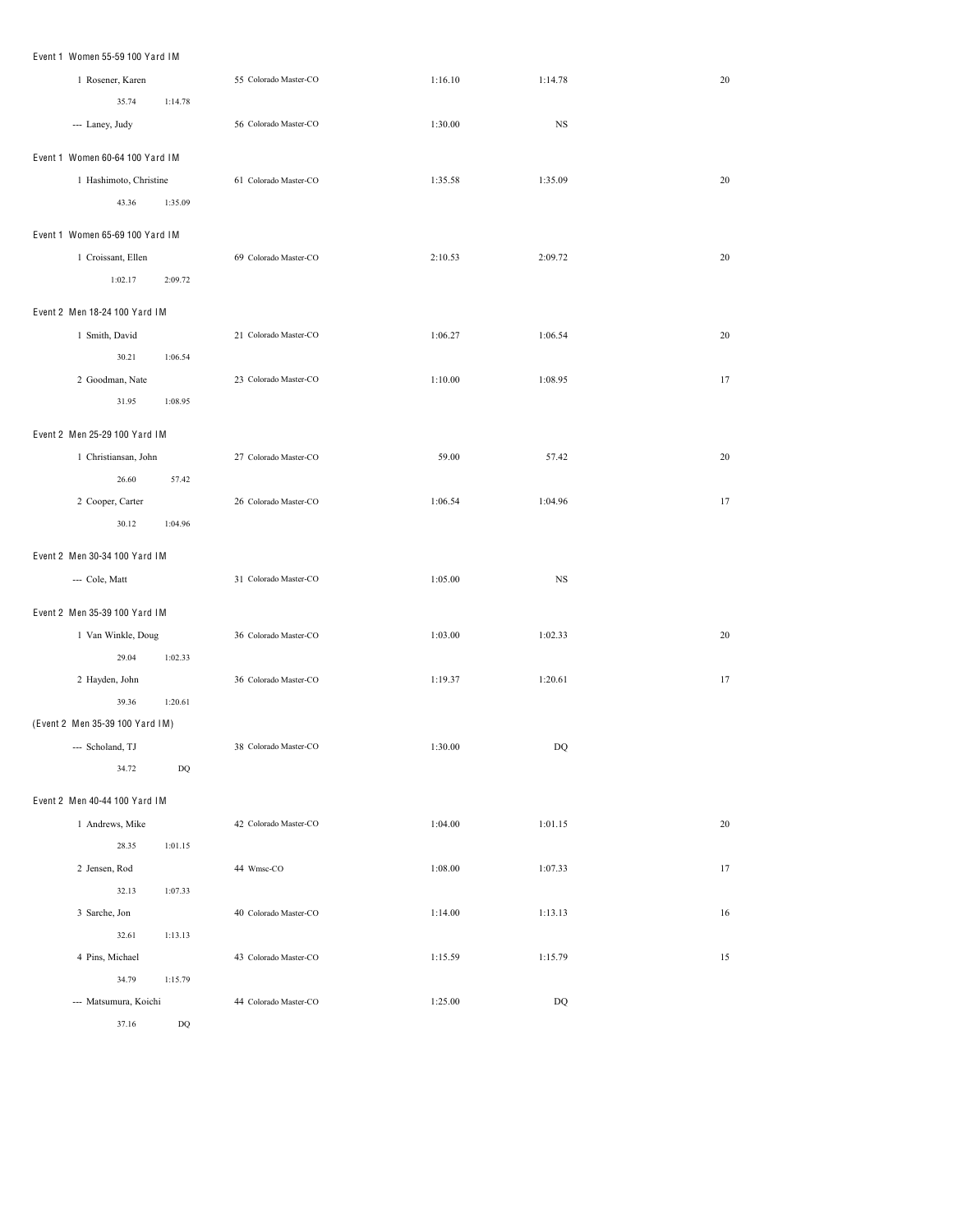## Event 2 Men 45-49 100 Yard IM

| 1 Cox, Randy                  |         | 46 Colorado Master-CO | 1:00.50 | 59.03     | 20 |
|-------------------------------|---------|-----------------------|---------|-----------|----|
| 27.54                         | 59.03   |                       |         |           |    |
| 2 Le Vasseur, Andrew          |         | 45 Colorado Master-CO | 1:05.34 | 1:02.81   | 17 |
| 28.23                         | 1:02.81 |                       |         |           |    |
| 3 Bank, Holden                |         | 48 Colorado Master-CO | 1:05.00 | 1:04.61   | 16 |
| 29.79                         | 1:04.61 |                       |         |           |    |
| 4 Kelly, John                 |         | 47 Colorado Master-CO | 1:25.00 | 1:23.04   | 15 |
| 36.38                         | 1:23.04 |                       |         |           |    |
| 5 Cattles, Steve              |         | 49 Colorado Master-CO | 2:16.00 | 2:35.02   | 14 |
| 1:09.67                       | 2:35.02 |                       |         |           |    |
| --- O'Keefe, John             |         | 47 Colorado Master-CO | 1:20.00 | NS        |    |
| 29.79                         |         |                       |         |           |    |
|                               |         |                       |         |           |    |
| Event 2 Men 50-54 100 Yard IM |         |                       |         |           |    |
| 1 Hess, Richard               |         | 54 Colorado Master-CO | 1:03.00 | 1:01.87   | 20 |
| 28.00                         | 1:01.87 |                       |         |           |    |
| 2 Lee, Marshall               |         | 50 Colorado Master-CO | 1:06.00 | 1:05.91   | 17 |
| 30.15                         | 1:05.91 |                       |         |           |    |
| 3 Lehrer, Mark                |         | 51 Colorado Master-CO | 1:09.00 | 1:09.12   | 16 |
| 30.45                         | 1:09.12 |                       |         |           |    |
| 4 Christensen, Kevin          |         | 51 Colorado Master-CO | 1:16.00 | 1:12.47   | 15 |
| 33.37                         | 1:12.47 |                       |         |           |    |
| 5 Lehman, Melvin              |         | 54 Colorado Master-CO | 1:15.40 | 1:16.97   | 14 |
| 33.09                         | 1:16.97 |                       |         |           |    |
| 6 Vogler, Ken                 |         | 52 Colorado Master-CO | 1:40.00 | 1:34.86   | 13 |
| 47.46                         | 1:34.86 |                       |         |           |    |
| 7 Anderson, Kurt              |         | 51 Colorado Master-CO | 1:47.00 | 1:48.20   | 12 |
| 53.07                         | 1:48.20 |                       |         |           |    |
| Event 2 Men 55-59 100 Yard IM |         |                       |         |           |    |
| 1 Stanback, John              |         | 55 Colorado Master-CO | 1:07.00 | 1:07.70   | 20 |
| 31.11                         | 1:07.70 |                       |         |           |    |
| 2 Parkinson, Bruce            |         | 57 Colorado Master-CO | 1:18.00 | 1:16.57   | 17 |
| 37.72                         | 1:16.57 |                       |         |           |    |
| 3 McElhinney, Tom             |         | 55 Colorado Master-CO | 1:20.00 | 1:19.81   | 16 |
| 37.39                         | 1:19.81 |                       |         |           |    |
| 4 Netting, Rob                |         | 59 Colorado Master-CO | 1:33.00 | 1:32.90   | 15 |
| 43.09                         | 1:32.90 |                       |         |           |    |
| --- Benson, Stan              |         | 55 Colorado Master-CO | 1:07.00 | <b>NS</b> |    |
|                               |         |                       |         |           |    |
| Event 2 Men 60-64 100 Yard IM |         |                       |         |           |    |
| --- Abbott, Bill              |         | 62 Colorado Master-CO | 1:07.00 | NS        |    |
| Event 2 Men 65-69 100 Yard IM |         |                       |         |           |    |
| 1 Neuls, Allen                |         | 65 Colorado Master-CO | 1:17.00 | 1:19.76   | 20 |
|                               |         |                       |         |           |    |
| 36.17                         | 1:19.76 |                       |         |           |    |
| 2 Molnar, Ronald              |         | 67 Colorado Master-CO | 1:27.00 | 1:21.13   | 17 |
| 37.49                         | 1:21.13 |                       |         |           |    |
| 3 Dyck, Mel                   |         | 67 Colorado Master-CO | 1:25.00 | 1:21.17   | 16 |
| 39.63                         | 1:21.17 |                       |         |           |    |
| 4 McDanal, Steve              |         | 65 Colorado Master-CO | 1:45.00 | 1:41.41   | 15 |
| 50.17                         | 1:41.41 |                       |         |           |    |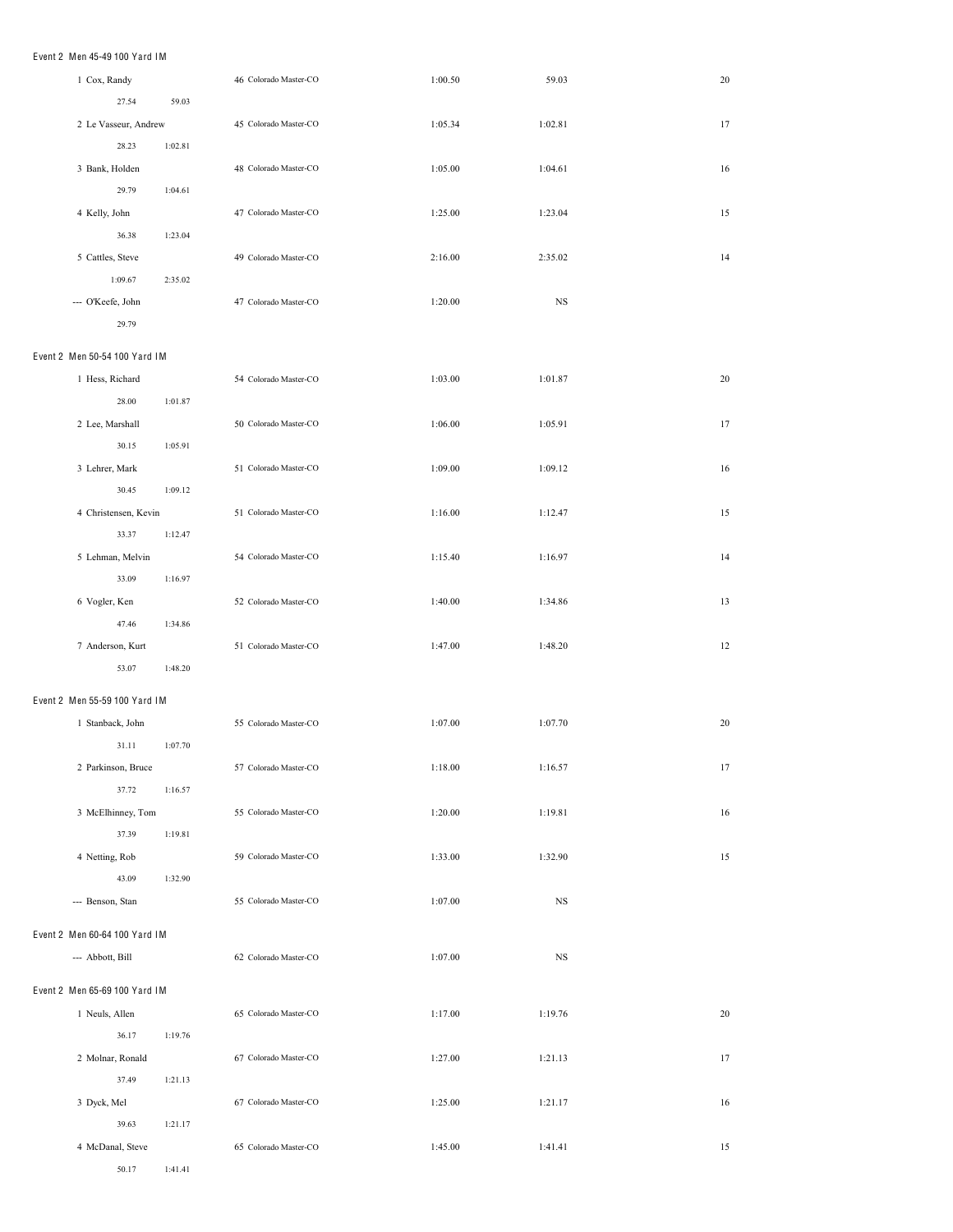| Event 3 Women 25-29 200 Yard Freestyle |         |         |                       |             |           |    |
|----------------------------------------|---------|---------|-----------------------|-------------|-----------|----|
| 1 Stutzke, Crystal                     |         |         | 28 Colorado Master-CO | 2:25.00     | 2:18.46   | 20 |
| 30.72                                  | 1:04.97 | 1:41.38 | 2:18.46               |             |           |    |
| 2 Gibbons, Chelsea                     |         |         | 25 Colorado Master-CO | 2:25.00     | 2:18.48   | 17 |
|                                        |         |         |                       |             |           |    |
| 32.15                                  | 1:06.63 | 1:43.16 | 2:18.48               |             |           |    |
| 3 Clark, Denise                        |         |         | 29 Colorado Master-CO | 2:20.00     | 2:37.06   | 16 |
| 32.46                                  | 1:09.46 | 1:52.24 | 2:37.06               |             |           |    |
| 4 Wild, Jennifer                       |         |         | 28 Colorado Master-CO | 3:15.00     | 3:00.10   | 15 |
| 42.47                                  | 1:28.01 | 2:15.42 | 3:00.10               |             |           |    |
| Event 3 Women 30-34 200 Yard Freestyle |         |         |                       |             |           |    |
| --- Bernert, Brandi                    |         |         | 30 Colorado Master-CO | 2:40.00     | 2:43.37   |    |
| 36.74                                  | 1:20.53 | 1:39.40 | 2:43.37               |             |           |    |
|                                        |         |         |                       |             |           |    |
| Event 3 Women 35-39 200 Yard Freestyle |         |         |                       |             |           |    |
| 1 Bacon, Kim                           |         |         | 35 Colorado Master-CO | 2:45.00     | 2:34.89   | 20 |
| 33.81                                  | 1:11.12 | 1:52.14 | 2:34.89               |             |           |    |
| --- Bouthillier, Tanya                 |         |         | 38 Colorado Master-CO | $_{\rm NT}$ | NS        |    |
|                                        |         |         |                       |             |           |    |
| Event 3 Women 40-44 200 Yard Freestyle |         |         |                       |             |           |    |
| 1 Potter, Kathryn                      |         |         | 43 Colorado Master-CO | 2:06.40     | 2:10.86   | 20 |
| 30.09                                  | 1:02.87 | 1:36.07 | 2:10.86               |             |           |    |
| 2 Richardson, Kim                      |         |         | 40 Colorado Master-CO | 2:16.39     | 2:12.93   | 17 |
| 30.46                                  | 1:03.65 | 1:38.62 | 2:12.93               |             |           |    |
| 3 Hagadorn, Heather                    |         |         | 43 Colorado Master-CO | 2:19.00     | 2:19.11   | 16 |
| 33.32                                  | 1:08.62 | 1:44.13 | 2:19.11               |             |           |    |
| 4 Tackett, Heidi                       |         |         | 42 Colorado Master-CO | NT          | 2:21.55   | 15 |
| 32.25                                  | 1:07.29 | 1:39.02 | 2:21.55               |             |           |    |
| 5 Miller, Cheryl                       |         |         | 43 Colorado Master-CO | 3:30.00     | 3:31.74   | 14 |
| 1:38.99                                | 2:35.67 | 3:31.83 | 3:31.74               |             |           |    |
| --- Clapp, Christine                   |         |         | 42 Colorado Master-CO | 3:00.00     | <b>NS</b> |    |
|                                        |         |         |                       |             |           |    |
| Event 3 Women 45-49 200 Yard Freestyle |         |         |                       |             |           |    |
| 1 Granier, Kathy                       |         |         | 48 Colorado Master-CO | 2:10.00     | 2:06.67   | 20 |
| 19.01                                  | 49.74   | 1:08.59 | 2:06.67               |             |           |    |
| 2 Bank, Wendy                          |         |         | 46 Colorado Master-CO | 2:20.00     | 2:18.97   | 17 |
| 31.14                                  | 1:06.19 | 1:42.66 | 2:18.97               |             |           |    |
| 3 Miller, Shelly                       |         |         | 46 Colorado Master-CO | 2:48.60     | 2:54.52   | 16 |
| 38.14                                  | 1:20.60 | 2:06.48 | 2:54.52               |             |           |    |
| Event 3 Women 55-59 200 Yard Freestyle |         |         |                       |             |           |    |
| 1 Sunie, Beverly                       |         |         | 56 Colorado Master-CO | 3:15.00     | 2:55.58   | 20 |
| 38.81                                  | 1:22.98 | 2:09.95 | 2:55.58               |             |           |    |
|                                        |         |         |                       |             |           |    |
| --- Laney, Judy                        |         |         | 56 Colorado Master-CO | 2:40.00     | NS        |    |
| Event 3 Women 60-64 200 Yard Freestyle |         |         |                       |             |           |    |
| 1 Anziano, Marcia                      |         |         | 63 Colorado Master-CO | 2:58.00     | 2:57.73   | 20 |
| 41.19                                  | 1:26.35 | 2:12.22 | 2:57.73               |             |           |    |
|                                        |         |         |                       |             |           |    |
| Event 4 Men 18-24 200 Yard Freestyle   |         |         |                       |             |           |    |
| 1 Gimlin, Matthew                      |         |         | 24 Colorado Master-CO | 2:02.00     | 1:57.55   | 20 |
| 27.31                                  | 56.56   | 1:26.71 | 1:57.55               |             |           |    |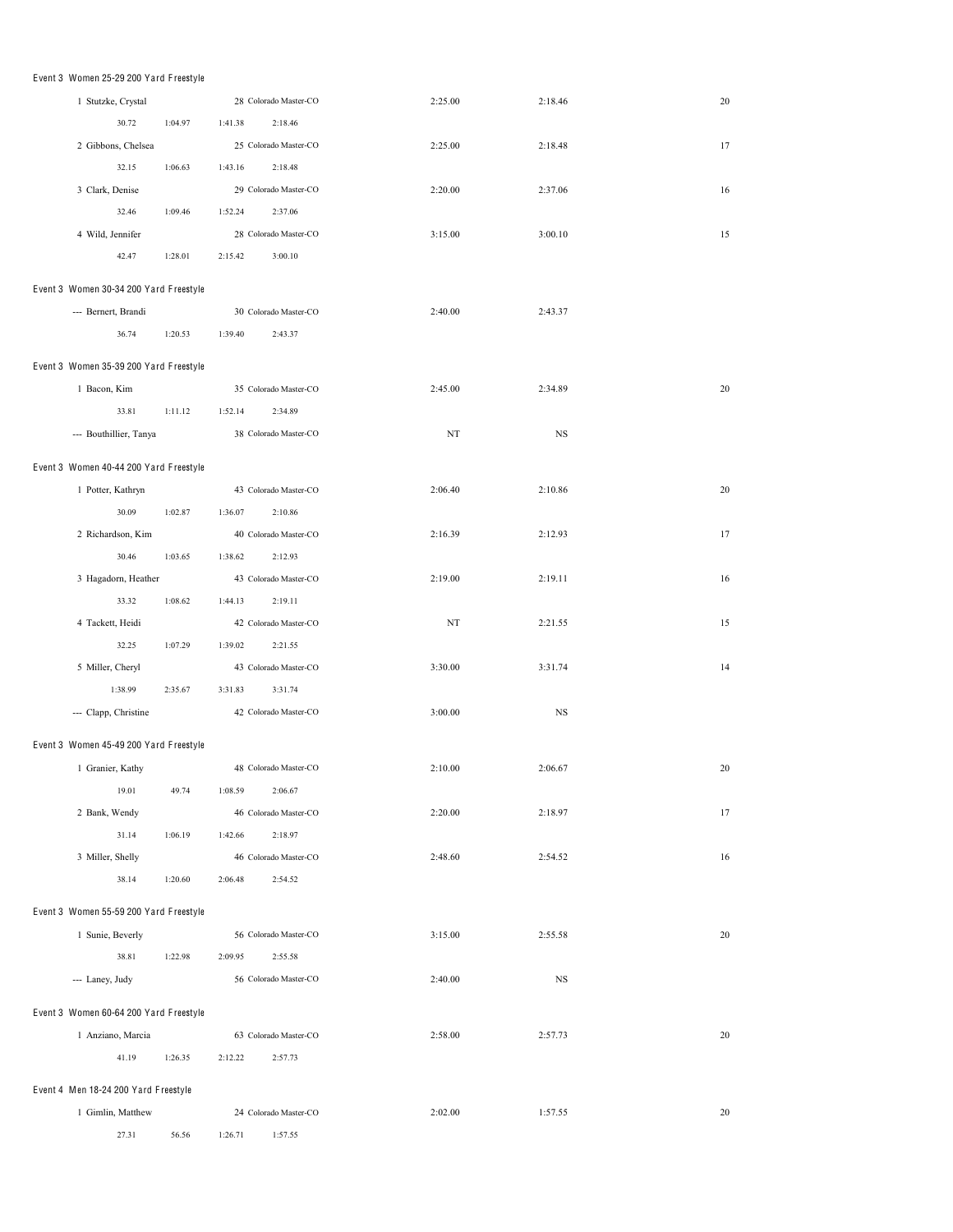| Event 4 Men 25-29 200 Yard Freestyle |         |                       |         |         |        |
|--------------------------------------|---------|-----------------------|---------|---------|--------|
| 1 Breitigam, Will                    |         | 29 Colorado Master-CO | 1:52.00 | 1:49.92 | 20     |
| 25.44                                | 52.31   | 1:20.47<br>1:49.92    |         |         |        |
| 2 Ida, Kevin                         |         | 26 Colorado Master-CO | 2:10.00 | 2:04.94 | 17     |
| 27.02                                | 56.86   | 1:29.79<br>2:04.94    |         |         |        |
| Event 4 Men 30-34 200 Yard Freestyle |         |                       |         |         |        |
| 1 Buckley, Ethan                     |         | 33 Colorado Master-CO | 1:58.00 | 1:55.66 | 20     |
| 27.76                                | 57.75   | 1:55.66<br>1:26.78    |         |         |        |
| 2 Foster, Jared                      |         | 33 Colorado Master-CO | 2:15.00 | 2:03.22 | 17     |
| 26.99                                | 57.37   | 1:30.25<br>2:03.22    |         |         |        |
| Event 4 Men 35-39 200 Yard Freestyle |         |                       |         |         |        |
| 1 Edwards, Daniel                    |         | 35 Colorado Master-CO | 1:57.00 | 1:58.50 | 20     |
| 27.13                                | 56.58   | 1:26.60<br>1:58.50    |         |         |        |
| 2 Cruz, Eduardo                      |         | 39 Colorado Master-CO | 2:00.00 | 2:20.94 | 17     |
| 29.87                                | 1:03.84 | 1:41.19<br>2:20.94    |         |         |        |
|                                      |         |                       |         |         |        |
| Event 4 Men 40-44 200 Yard Freestyle |         |                       |         |         |        |
| 1 Wise, Mike                         |         | 44 Colorado Master-CO | 1:58.00 | 1:57.18 | $20\,$ |
| 27.42                                | 56.75   | 1:27.30<br>1:57.18    |         |         |        |
| 2 Springob, Dan                      |         | 42 Colorado Master-CO | 2:10.00 | 2:06.13 | 17     |
| 28.83                                | 1:00.53 | 1:33.26<br>2:06.13    |         |         |        |
| 3 Barringer, Rob                     |         | 43 Colorado Master-CO | 2:04.00 | 2:06.17 | 16     |
| 26.20                                | 56.15   | 1:29.73<br>2:06.17    |         |         |        |
| Event 4 Men 45-49 200 Yard Freestyle |         |                       |         |         |        |
| 1 Scott, Greg                        |         | 49 Colorado Master-CO | 1:56.00 | 1:53.82 | 20     |
| 26.02                                | 53.84   | 1:22.77<br>1:53.82    |         |         |        |
| 2 Johnston, Mark                     |         | 48 Colorado Master-CO | 2:03.08 | 2:04.87 | 17     |
| 28.87                                | 59.73   | 1:31.95<br>2:04.87    |         |         |        |
| 3 Miller, Burke                      |         | 49 Colorado Master-CO | 2:10.00 | 2:09.71 | 16     |
| 30.28                                | 1:03.01 | 1:35.88<br>2:09.71    |         |         |        |
| 4 Magouirk, Jeffrey                  |         | 47 Colorado Master-CO | 2:12.00 | 2:14.07 | 15     |
| 30.56                                | 1:03.63 | 1:39.36<br>2:14.07    |         |         |        |
| 5 MdDonald, Steve                    |         | 48 Colorado Master-CO | 3:00.00 | 2:45.75 | 14     |
| 37.07                                | 1:19.93 | 2:45.75<br>2:05.70    |         |         |        |
| Event 4 Men 50-54 200 Yard Freestyle |         |                       |         |         |        |
| 1 Piszkin, Andy                      |         | 50 Colorado Master-CO | 2:08.00 | 2:01.96 | 20     |
| 27.19                                | 58.28   | 1:30.45<br>2:01.96    |         |         |        |
| 2 Nolte, Christopher                 |         | 52 Colorado Master-CO | 2:07.00 | 2:03.04 | 17     |
| 28.60                                | 1:00.16 | 1:31.83<br>2:03.04    |         |         |        |
| 3 Gimlin, Dennis                     |         | 52 Colorado Master-CO | 2:40.22 | 2:40.24 | 16     |
| 36.20                                | 1:17.68 | 2:00.02<br>2:40.24    |         |         |        |
| 4 Anderson, Kurt                     |         | 51 Colorado Master-CO | 3:28.00 | 3:09.14 | 15     |
| 42.22                                | 3:09.14 |                       |         |         |        |
|                                      |         |                       |         |         |        |
| Event 4 Men 60-64 200 Yard Freestyle |         |                       |         |         |        |
| 1 Burson, Bill                       |         | 63 Colorado Master-CO | 2:20.00 | 2:24.86 | 20     |
| 1:08.81                              | 1:46.43 | 2:24.86               |         |         |        |
| --- Paxton, Norman                   |         | 60 Colorado Master-CO | 2:10.00 | DQ      |        |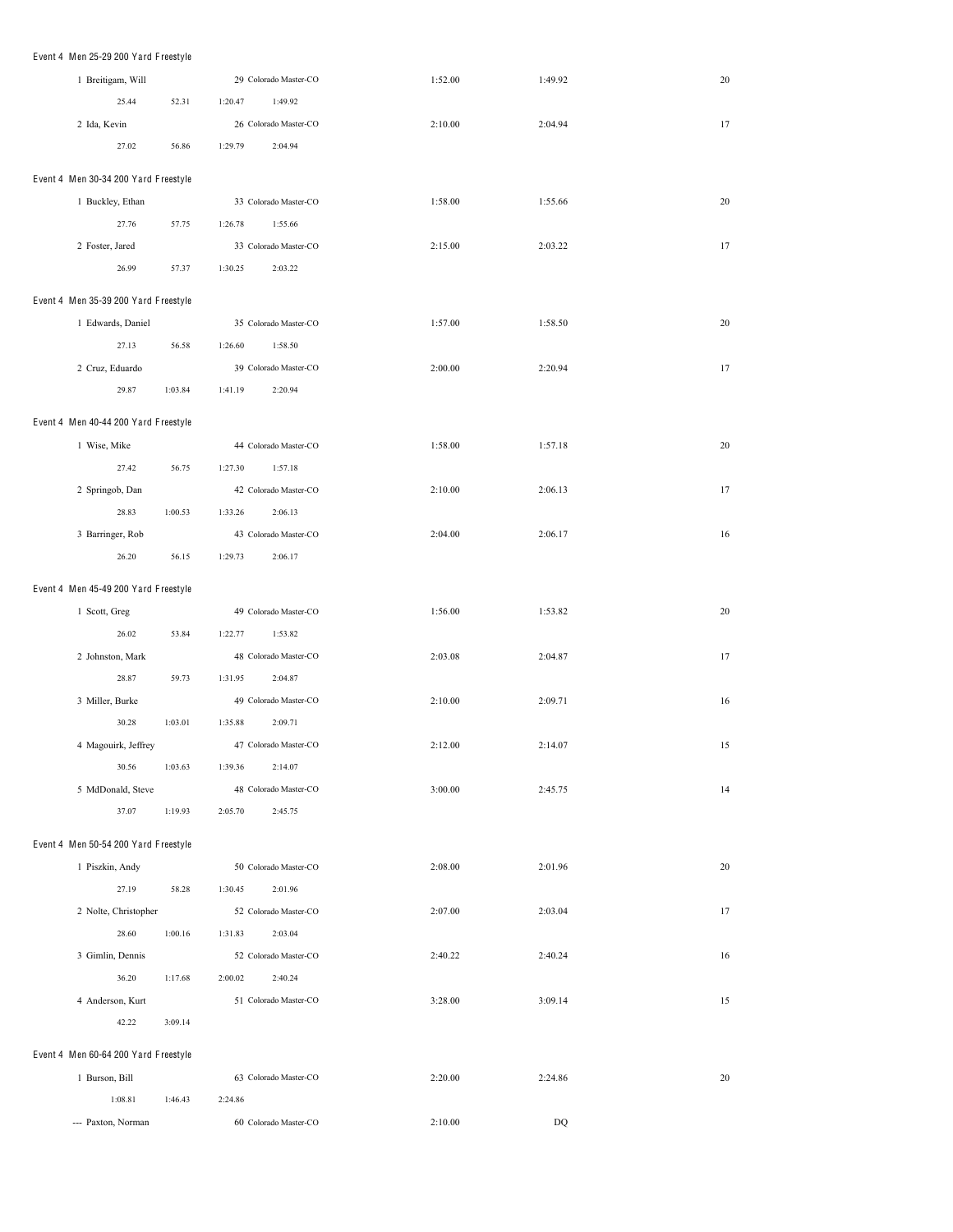| Event 4 Men 65-69 200 Yard Freestyle      |         |            |                       |         |             |    |
|-------------------------------------------|---------|------------|-----------------------|---------|-------------|----|
| 1 Reynolds, Bing                          |         |            | 68 Colorado Master-CO | 3:55.00 | 4:03.99     | 20 |
| 49.20                                     | 1:52.65 | 2:59.40    | 4:03.99               |         |             |    |
| Event 4 Men 70-74 200 Yard Freestyle      |         |            |                       |         |             |    |
| 1 Plummer, Mark                           |         |            | 72 Colorado Master-CO | 2:57.22 | 3:09.18     | 20 |
|                                           |         |            |                       |         |             |    |
| 41.87                                     | 1:30.20 | 2:21.09    | 3:09.18               |         |             |    |
| Event 5 Women 18-24 100 Yard Breaststroke |         |            |                       |         |             |    |
| 1 McBride, Morgan                         |         |            | 22 Colorado Master-CO | 1:30.00 | 1:28.28     | 20 |
| 40.31                                     | 1:28.28 |            |                       |         |             |    |
| 2 Lepper, Helen                           |         |            | 23 Colorado Master-CO | 1:44.00 | 1:30.35     | 17 |
| 42.45                                     | 1:30.35 |            |                       |         |             |    |
| Event 5 Women 35-39 100 Yard Breaststroke |         |            |                       |         |             |    |
| 1 Vowles, Nicole                          |         |            | 38 Colorado Master-CO | 1:35.00 | 1:23.84     | 20 |
| 39.99                                     | 1:23.84 |            |                       |         |             |    |
|                                           |         |            |                       |         |             |    |
| Event 5 Women 40-44 100 Yard Breaststroke |         |            |                       |         |             |    |
| 1 Skinner, Carolyn                        |         |            | 41 Colorado Master-CO | 1:15.00 | 1:16.79     | 20 |
| 36.96                                     | 1:16.79 |            |                       |         |             |    |
| 2 Sauls, Catherine                        |         |            | 44 Colorado Master-CO | 1:27.50 | 1:28.88     | 17 |
| 42.04                                     | 1:28.88 |            |                       |         |             |    |
| --- Friedlander, Rebecca                  |         |            | 42 Colorado Master-CO | 1:31.85 | $_{\rm NS}$ |    |
| Event 5 Women 45-49 100 Yard Breaststroke |         |            |                       |         |             |    |
| 1 Crouch, Kim                             |         |            | 47 Colorado Master-CO | 1:15.00 | 1:13.96     | 20 |
| 34.45                                     | 1:13.96 |            |                       |         |             |    |
| 2 Campbell, Ellen                         |         |            | 45 Colorado Master-CO | 1:18.50 | 1:15.83     | 17 |
| 36.09                                     | 1:15.83 |            |                       |         |             |    |
| 3 Earley, Audrey                          |         | 46 Fest-25 |                       | 1:28.95 | 1:29.71     | 16 |
| 44.18                                     | 1:29.71 |            |                       |         |             |    |
| 4 Nolte, Susan                            |         |            | 47 Colorado Master-CO | 1:33.00 | 1:34.73     | 15 |
| 45.41                                     | 1:34.73 |            |                       |         |             |    |
| 5 Stokoe, Jeanne                          |         |            | 47 Colorado Master-CO | 1:33.45 | 1:34.93     | 14 |
| 44.81                                     | 1:34.93 |            |                       |         |             |    |
| Event 6 Men 18-24 100 Yard Breaststroke   |         |            |                       |         |             |    |
| 1 Goodman, Nate                           |         |            | 23 Colorado Master-CO | 1:10.00 | 1:12.11     | 20 |
| 33.33                                     | 1:12.11 |            |                       |         |             |    |
|                                           |         |            |                       |         |             |    |
| Event 6 Men 25-29 100 Yard Breaststroke   |         |            |                       |         |             |    |
| 1 Cooper, Carter                          |         |            | 26 Colorado Master-CO | 1:14.23 | 1:13.98     | 20 |
| 34.86                                     | 1:13.98 |            |                       |         |             |    |
| Event 6 Men 30-34 100 Yard Breaststroke   |         |            |                       |         |             |    |
| 1 Williams, Mark                          |         |            | 31 Unattached-CO      | 1:08.00 | 1:05.96     | 20 |
| 30.35                                     | 1:05.96 |            |                       |         |             |    |
| 2 Cox, Michael                            |         |            | 31 Colorado Master-CO | 1:12.00 | 1:10.03     | 17 |
| 32.73                                     | 1:10.03 |            |                       |         |             |    |
| 3 Davison, Kristopher                     |         |            | 33 Colorado Master-CO | 1:23.00 | 1:26.31     | 16 |
| 40.81                                     | 1:26.31 |            |                       |         |             |    |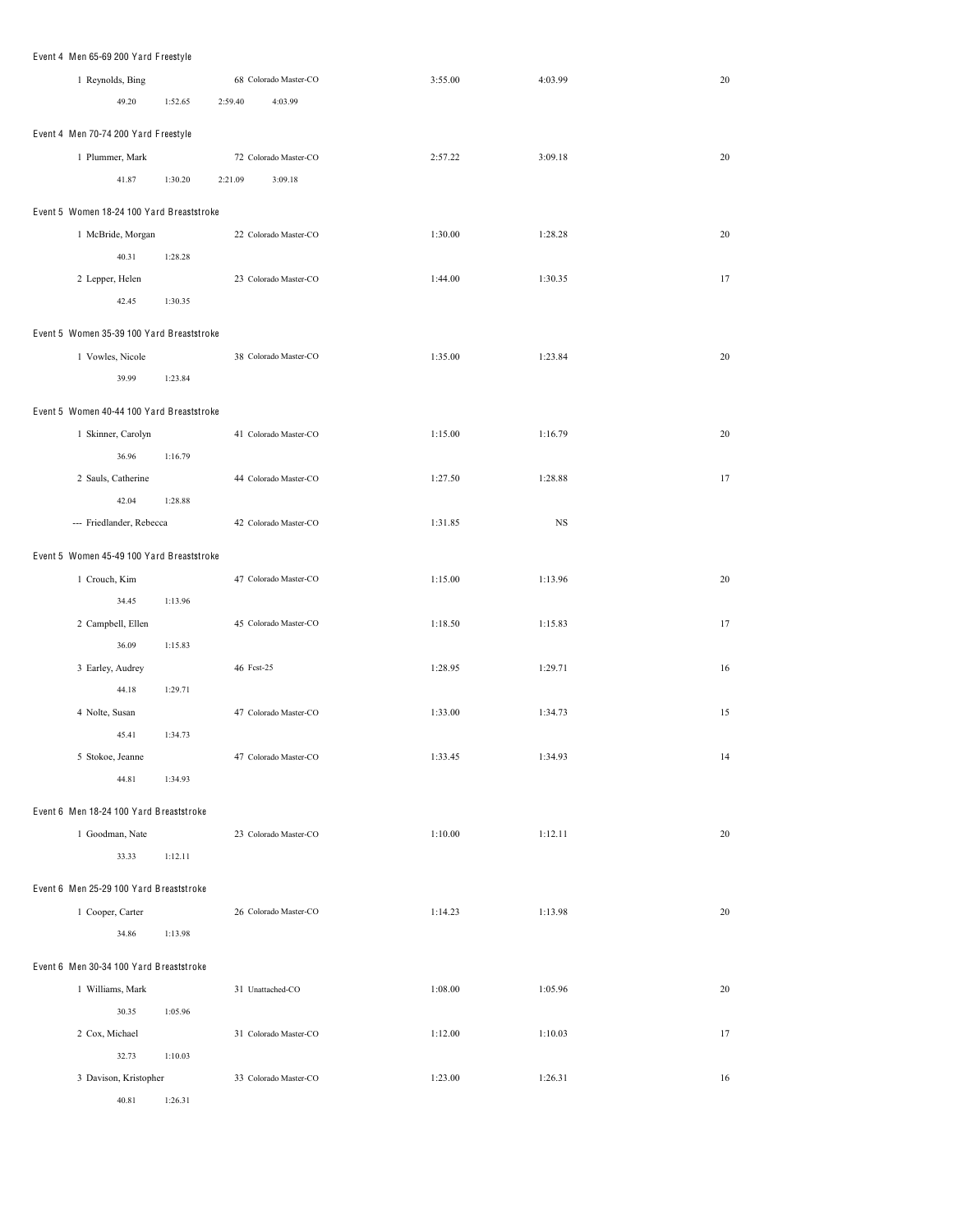| Event 6 Men 35-39 100 Yard Breaststroke |         |                       |         |             |    |  |  |
|-----------------------------------------|---------|-----------------------|---------|-------------|----|--|--|
| 1 Van Winkle, Doug                      |         | 36 Colorado Master-CO | 1:12.10 | 1:10.01     | 20 |  |  |
| 33.59                                   | 1:10.01 |                       |         |             |    |  |  |
| 2 Cruz, Eduardo                         |         | 39 Colorado Master-CO | 1:15.10 | 1:24.91     | 17 |  |  |
| 35.32                                   | 1:24.91 |                       |         |             |    |  |  |
| Event 6 Men 40-44 100 Yard Breaststroke |         |                       |         |             |    |  |  |
| 1 Matsumura, Koichi                     |         | 44 Colorado Master-CO | 1:30.00 | 1:19.73     | 20 |  |  |
| 38.67                                   | 1:19.73 |                       |         |             |    |  |  |
| --- Andrews, Mike                       |         | 42 Colorado Master-CO | 1:09.00 | $_{\rm NS}$ |    |  |  |
| --- Rudd, James                         |         | 43 Unattached-CO      | 1:30.00 | $_{\rm NS}$ |    |  |  |
| Event 6 Men 45-49 100 Yard Breaststroke |         |                       |         |             |    |  |  |
| 1 Cox, Randy                            |         | 46 Colorado Master-CO | 1:09.00 | 1:05.42     | 20 |  |  |
| 30.52                                   | 1:05.42 |                       |         |             |    |  |  |
| 2 Malloy, Glenn                         |         | 48 Colorado Master-CO | 1:25.00 | 1:25.07     | 17 |  |  |
| 40.61                                   | 1:25.07 |                       |         |             |    |  |  |
| Event 6 Men 50-54 100 Yard Breaststroke |         |                       |         |             |    |  |  |
| 1 Grey, David                           |         | 50 Colorado Master-CO | 1:07.00 | 1:08.03     | 20 |  |  |
| 31.16                                   | 1:08.03 |                       |         |             |    |  |  |
| 2 Vogler, Ken                           |         | 52 Colorado Master-CO | 1:40.00 | 1:33.04     | 17 |  |  |
| 43.56                                   | 1:33.04 |                       |         |             |    |  |  |
| Event 6 Men 55-59 100 Yard Breaststroke |         |                       |         |             |    |  |  |
| 1 Waterbary, Stuart                     |         | 55 Colorado Master-CO | 1:10.00 | 1:10.48     | 20 |  |  |
| 31.77                                   | 1:10.48 |                       |         |             |    |  |  |
| 2 Parkinson, Bruce                      |         | 57 Colorado Master-CO | 1:18.00 | 1:19.39     | 17 |  |  |
| 37.92                                   | 1:19.39 |                       |         |             |    |  |  |
| Event 6 Men 65-69 100 Yard Breaststroke |         |                       |         |             |    |  |  |
| 1 Dyck, Mel                             |         | 67 Colorado Master-CO | 1:25.00 | 1:22.00     | 20 |  |  |
| 39.58                                   | 1:22.00 |                       |         |             |    |  |  |
| 2 Molnar, Ronald                        |         | 67 Colorado Master-CO | 1:36.00 | 1:27.32     | 17 |  |  |
| 41.79                                   | 1:27.32 |                       |         |             |    |  |  |
| 3 McDanal, Steve                        |         | 65 Colorado Master-CO | 1:45.00 | 1:53.78     | 16 |  |  |
| 52.47                                   | 1:53.78 |                       |         |             |    |  |  |
| Event 6 Men 70-74 100 Yard Breaststroke |         |                       |         |             |    |  |  |
| 1 Norrie, Bill                          |         | 70 Unattached-CO      | 1:30.00 | 1:32.84     | 20 |  |  |
| 43.70                                   | 1:32.84 |                       |         |             |    |  |  |
| Event 7 Women 18-24 50 Yard Backstroke  |         |                       |         |             |    |  |  |
| 1 Christensen, Britt                    |         | 23 Unattached-CO      | 35.00   | 33.23       | 20 |  |  |
| 2 Houck, Lisa                           |         | 24 Colorado Master-CO | 35.17   | 34.58       | 17 |  |  |
|                                         |         |                       |         |             |    |  |  |
| Event 7 Women 25-29 50 Yard Backstroke  |         |                       |         |             |    |  |  |
| 1 Ruspakka, Shelly                      |         | 26 Colorado Master-CO | 31.00   | 30.29       | 20 |  |  |
| 2 Stutzke, Crystal                      |         | 28 Colorado Master-CO | 35.00   | 32.27       | 17 |  |  |
| 3 Andrews, Melissa                      |         | 26 Colorado Master-CO | 42.00   | 37.71       | 16 |  |  |
| Event 7 Women 35-39 50 Yard Backstroke  |         |                       |         |             |    |  |  |
| 1 Hart, Sheri                           |         | 37 Colorado Master-CO | 28.00   | 28.14       | 20 |  |  |
| 2 Seavall, Kelly                        |         | 39 Colorado Master-CO | 33.00   | 31.27       | 17 |  |  |
| 3 Dudden, Kendra                        |         | 38 Colorado Master-CO | 40.00   | 36.68       | 16 |  |  |
| 4 Baro, Sonja                           |         | 38 Colorado Master-CO | 40.00   | 38.71       | 15 |  |  |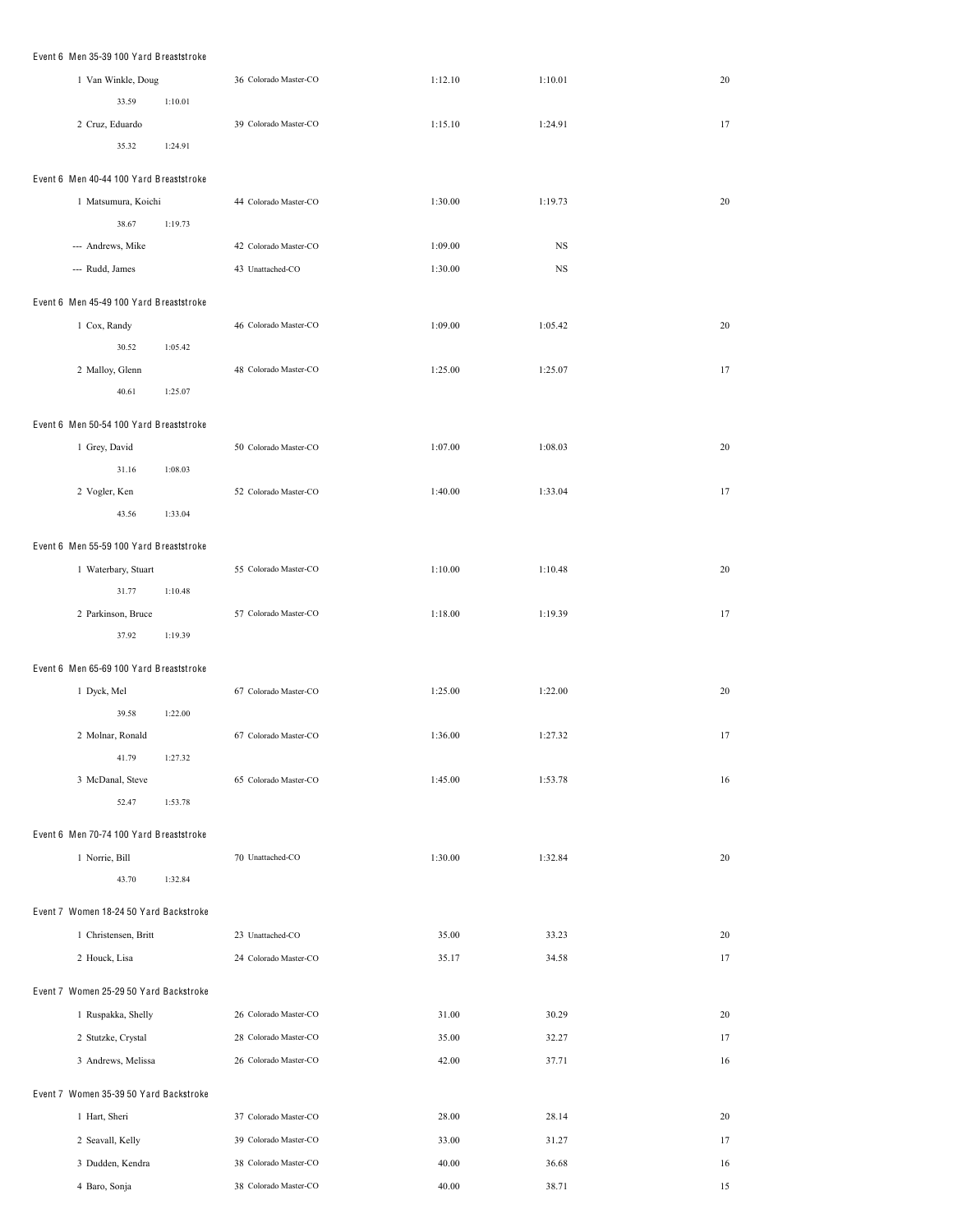| Event 7 Women 40-44 50 Yard Backstroke |                       |             |         |    |
|----------------------------------------|-----------------------|-------------|---------|----|
| 1 Hagadorn, Heather                    | 43 Colorado Master-CO | 34.00       | 35.12   | 20 |
| 2 Hinton, Stephanie                    | 42 Colorado Master-CO | 43.00       | 37.46   | 17 |
| 3 Bohlmann, Lisa                       | 43 Colorado Master-CO | 41.00       | 37.51   | 16 |
| 4 Koons, Sasha                         | 42 Colorado Master-CO | NT          | 37.82   | 15 |
| 5 Broncucia, Stacy                     | 40 Colorado Master-CO | 43.00       | 40.59   | 14 |
| 6 Miller, Cheryl                       | 43 Colorado Master-CO | $_{\rm NT}$ | 1:02.15 | 13 |
| Event 7 Women 45-49 50 Yard Backstroke |                       |             |         |    |
| 1 Christensen, Terre                   | 49 Colorado Master-CO | 39.00       | 34.72   | 20 |
| 2 Earley, Audrey                       | 46 Fest-25            | 40.00       | 38.91   | 17 |
| 3 Miller, Shelly                       | 46 Colorado Master-CO | 38.43       | 39.66   | 16 |
| 4 Larson, Stephanie                    | 49 Colorado Master-CO | 41.00       | 40.33   | 15 |
| 5 Scott, Leslie                        | 49 Colorado Master-CO | 45.00       | 41.14   | 14 |
| Event 7 Women 50-54 50 Yard Backstroke |                       |             |         |    |
| 1 True, Ann                            | 53 Colorado Master-CO | 51.78       | 51.52   | 20 |
|                                        |                       |             |         |    |
| Event 7 Women 55-59 50 Yard Backstroke |                       |             |         |    |
| 1 Plank, Julie                         | 56 Unattached-CO      | $_{\rm NT}$ | 49.29   | 20 |
| 2 England, Nancy                       | 59 Colorado Master-CO | 54.00       | 56.59   | 17 |
| Event 8 Men 18-24 50 Yard Backstroke   |                       |             |         |    |
| 1 Trlica, Jeff                         | 24 Colorado Master-CO | NT          | 29.89   | 20 |
| 2 Smith, David                         | 21 Colorado Master-CO | 31.85       | 31.24   | 17 |
| Event 8 Men 25-29 50 Yard Backstroke   |                       |             |         |    |
| 1 Christiansan, John                   | 27 Colorado Master-CO | 26.00       | 26.97   | 20 |
| 2 Juliano, Kevin                       | 29 Colorado Master-CO | 31.00       | 30.74   | 17 |
|                                        |                       |             |         |    |
| Event 8 Men 30-34 50 Yard Backstroke   |                       |             |         |    |
| 1 O'Sullivan, Chris                    | 34 Colorado Master-CO | 27.00       | 25.44   | 20 |
| 2 Wright, Caleb                        | 33 Colorado Master-CO | 33.00       | 32.74   | 17 |
| 3 Samuel, Stephen                      | 33 Colorado Master-CO | NT          | 53.39   | 16 |
| --- Cole, Matt                         | 31 Colorado Master-CO | 28.00       | NS      |    |
| Event 8 Men 35-39 50 Yard Backstroke   |                       |             |         |    |
| 1 Scholand, TJ                         | 38 Colorado Master-CO | 40.00       | 35.58   | 20 |
| Event 8 Men 40-44 50 Yard Backstroke   |                       |             |         |    |
| 1 Wise, Mike                           | 44 Colorado Master-CO | 30.00       | 29.06   | 20 |
|                                        |                       |             |         |    |
| Event 8 Men 45-49 50 Yard Backstroke   |                       |             |         |    |
| 1 Le Vasseur, Andrew                   | 45 Colorado Master-CO | 28.59       | 28.62   | 20 |
| 2 Ramirez, Alfonso                     | 47 Colorado Master-CO | 41.48       | 39.18   | 17 |
| 3 Cattles, Steve                       | 49 Colorado Master-CO | 1:05.00     | 1:11.16 | 16 |
| Event 8 Men 50-54 50 Yard Backstroke   |                       |             |         |    |
| 1 Piszkin, Andy                        | 50 Colorado Master-CO | 31.00       | 29.76   | 20 |
| 2 Lehman, Melvin                       | 54 Colorado Master-CO | 31.10       | 31.46   | 17 |
| 3 Bish, Phil                           | 50 Colorado Master-CO | 36.80       | 37.15   | 16 |
| 4 Gimlin, Dennis                       | 52 Colorado Master-CO | 37.15       | 37.65   | 15 |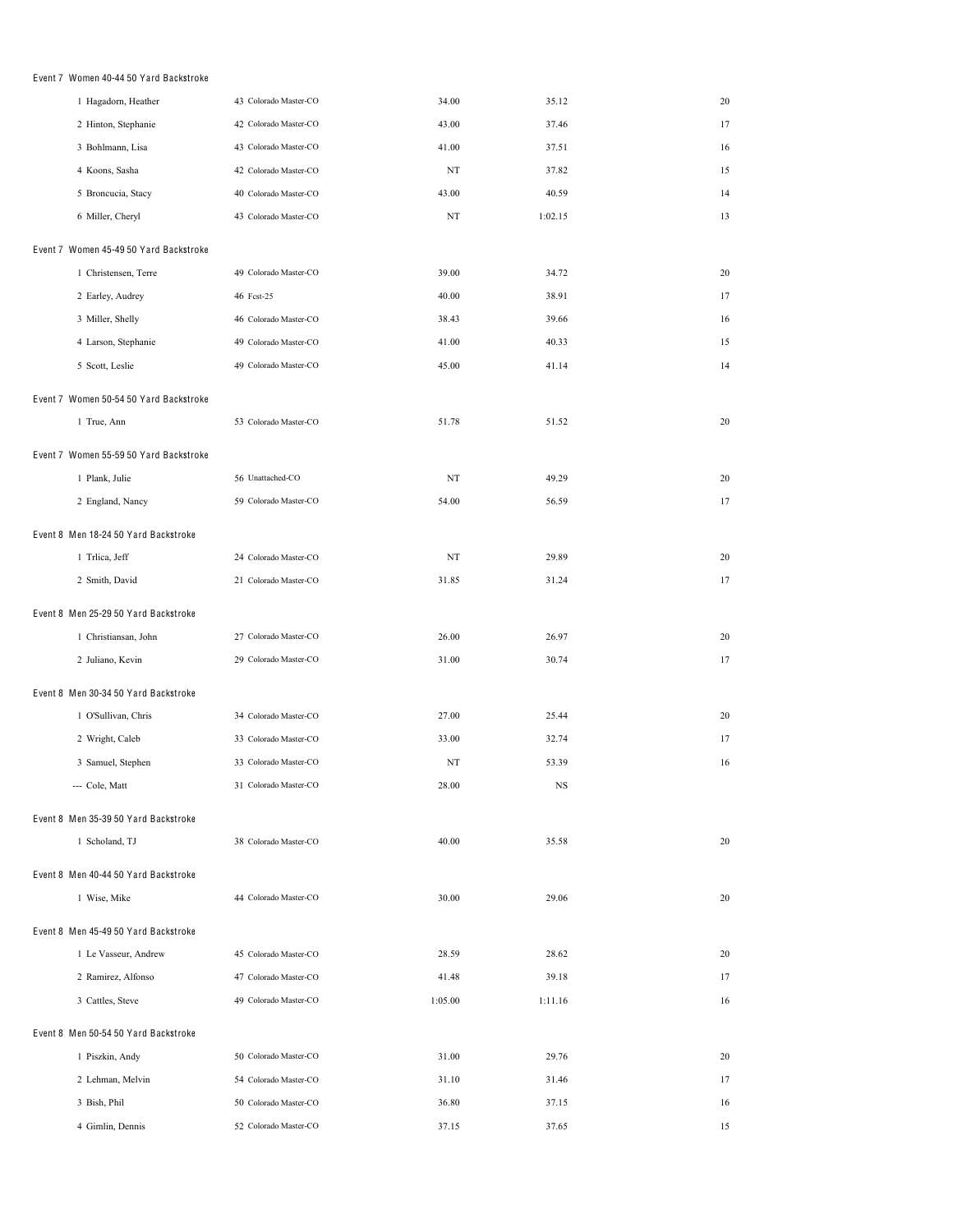| Event 8 Men 55-59 50 Yard Backstroke   |                       |             |         |        |  |  |  |
|----------------------------------------|-----------------------|-------------|---------|--------|--|--|--|
| 1 Stanback, John                       | 55 Colorado Master-CO | 30.00       | 30.07   | 20     |  |  |  |
| 2 Netting, Rob                         | 59 Colorado Master-CO | 45.00       | 44.27   | 17     |  |  |  |
| --- Benson, Stan                       | 55 Colorado Master-CO | 29.66       | NS      |        |  |  |  |
|                                        |                       |             |         |        |  |  |  |
| Event 8 Men 65-69 50 Yard Backstroke   |                       |             |         |        |  |  |  |
| 1 Neuls, Allen                         | 65 Colorado Master-CO | 36.50       | 36.08   | 20     |  |  |  |
| 2 Reynolds, Bing                       | 68 Colorado Master-CO | 57.00       | 52.57   | 17     |  |  |  |
| Event 9 Women 18-24 100 Yard Freestyle |                       |             |         |        |  |  |  |
| 1 Roach, Stephanie                     | 20 Colorado Master-CO | 1:15.00     | 1:07.83 | 20     |  |  |  |
| 31.87<br>1:07.83                       |                       |             |         |        |  |  |  |
| 2 Lepper, Helen                        | 23 Colorado Master-CO | 1:21.00     | 1:11.50 | 17     |  |  |  |
| 34.30<br>1:11.50                       |                       |             |         |        |  |  |  |
|                                        |                       |             |         |        |  |  |  |
| Event 9 Women 25-29 100 Yard Freestyle |                       |             |         |        |  |  |  |
| 1 Linke, Lyndsey                       | 28 Colorado Master-CO | 55.50       | 55.77   | 20     |  |  |  |
| 26.91<br>55.77                         |                       |             |         |        |  |  |  |
| 2 Gibbons, Chelsea                     | 25 Colorado Master-CO | 1:04.00     | 1:03.89 | 17     |  |  |  |
| 30.61<br>1:03.89                       |                       |             |         |        |  |  |  |
| 3 Clark, Denise                        | 29 Colorado Master-CO | 1:05.00     | 1:08.32 | 16     |  |  |  |
| 31.49<br>1:08.32                       |                       |             |         |        |  |  |  |
| 4 Wild, Jennifer                       | 28 Colorado Master-CO | 1:35.00     | 1:22.61 | 15     |  |  |  |
| 40.27<br>1:22.61                       |                       |             |         |        |  |  |  |
| 5 White, Jenn                          | 28 Colorado Master-CO | 1:30.00     | 1:22.98 | 14     |  |  |  |
| 18.79<br>1:22.98                       |                       |             |         |        |  |  |  |
| Event 9 Women 30-34 100 Yard Freestyle |                       |             |         |        |  |  |  |
| 1 Bernert, Brandi                      | 30 Colorado Master-CO | 1:20.00     | 1:17.59 | $20\,$ |  |  |  |
| 38.14<br>1:17.59                       |                       |             |         |        |  |  |  |
|                                        |                       |             |         |        |  |  |  |
| Event 9 Women 35-39 100 Yard Freestyle |                       |             |         |        |  |  |  |
| 1 Signorelli, Jackie                   | 35 Colorado Master-CO | 59.15       | 1:01.21 | $20\,$ |  |  |  |
| 28.73<br>1:01.21                       |                       |             |         |        |  |  |  |
| 2 Bacon, Kim                           | 35 Colorado Master-CO | 1:15.00     | 1:08.25 | 17     |  |  |  |
| 32.30<br>1:08.25                       |                       |             |         |        |  |  |  |
| 3 White, LeighAnn                      | 39 Colorado Master-CO | 1:10.00     | 1:08.55 | 16     |  |  |  |
| 32.57<br>1:08.55                       |                       |             |         |        |  |  |  |
| 4 Vowles, Nicole<br>33.11              | 38 Colorado Master-CO | 1:10.00     | 1:08.56 | 15     |  |  |  |
| 1:08.56                                |                       |             |         |        |  |  |  |
| 5 Baro, Sonja                          | 38 Colorado Master-CO | 1:05.00     | 1:08.96 | 14     |  |  |  |
| 33.25<br>1:08.96                       |                       |             |         |        |  |  |  |
| --- Bouthillier, Tanya                 | 38 Colorado Master-CO | NT          | NS      |        |  |  |  |
| Event 9 Women 40-44 100 Yard Freestyle |                       |             |         |        |  |  |  |
| 1 Potter, Kathryn                      | 43 Colorado Master-CO | 57.92       | 57.50   | 20     |  |  |  |
| 27.08<br>57.50                         |                       |             |         |        |  |  |  |
| 2 Richardson, Kim                      | 40 Colorado Master-CO | 1:01.67     | 1:01.39 | 17     |  |  |  |
| 29.62<br>1:01.39                       |                       |             |         |        |  |  |  |
| 3 Flanery, Sherry                      | 44 Colorado Master-CO | 1:05.00     | 1:01.47 | 16     |  |  |  |
| 29.58<br>1:01.47                       |                       |             |         |        |  |  |  |
| 4 Tackett, Heidi                       | 42 Colorado Master-CO | $_{\rm NT}$ | 1:03.23 | 15     |  |  |  |
| 30.39<br>1:03.23                       |                       |             |         |        |  |  |  |
| 5 Hemming, Michele                     | 42 Colorado Master-CO | NT          | 1:16.63 | 14     |  |  |  |

36.09 1:16.63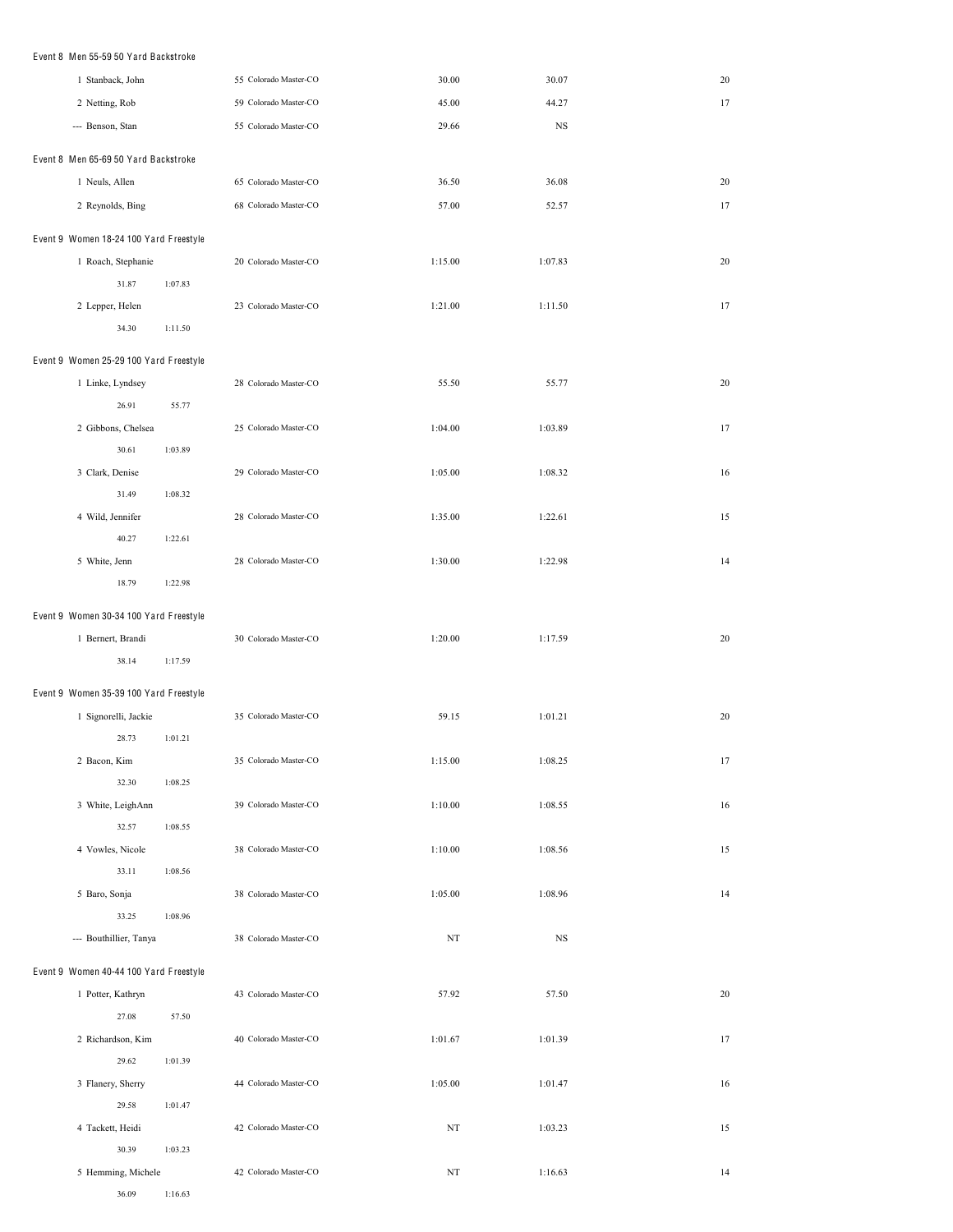| Event 9 Women 45-49 100 Yard Freestyle |         |                       |         |         |        |
|----------------------------------------|---------|-----------------------|---------|---------|--------|
| 1 Granier, Kathy                       |         | 48 Colorado Master-CO | 57.50   | 56.81   | 20     |
| 27.04                                  | 56.81   |                       |         |         |        |
|                                        |         |                       |         |         |        |
| Event 9 Women 55-59 100 Yard Freestyle |         |                       |         |         |        |
| 1 England, Nancy                       |         | 59 Colorado Master-CO | 1:50.00 | 1:43.37 | 20     |
| 48.19                                  | 1:43.37 |                       |         |         |        |
| --- Laney, Judy                        |         | 56 Colorado Master-CO | 1:15.00 | NS      |        |
| Event 9 Women 60-64 100 Yard Freestyle |         |                       |         |         |        |
|                                        |         | 63 Colorado Master-CO | 1:26.00 | 1:23.58 | $20\,$ |
| 1 Anziano, Marcia                      |         |                       |         |         |        |
| 40.58                                  | 1:23.58 |                       |         |         |        |
| Event 9 Women 65-69 100 Yard Freestyle |         |                       |         |         |        |
| 1 Croissant, Ellen                     |         | 69 Colorado Master-CO | 1:41.00 | 1:44.08 | $20\,$ |
| 47.95                                  | 1:44.08 |                       |         |         |        |
|                                        |         |                       |         |         |        |
| Event 10 Men 18-24 100 Yard Freestyle  |         |                       |         |         |        |
| 1 Goodman, Nate                        |         | 23 Colorado Master-CO | 1:00.00 | 59.86   | 20     |
| 27.90                                  | 59.86   |                       |         |         |        |
| Event 10 Men 25-29 100 Yard Freestyle  |         |                       |         |         |        |
|                                        |         |                       |         |         |        |
| 1 Ko, Scott                            |         | 25 Colorado Master-CO | 54.00   | 53.93   | 20     |
| 25.24                                  | 53.93   |                       |         |         |        |
| 2 Ida, Kevin                           |         | 26 Colorado Master-CO | 1:00.00 | 54.91   | 17     |
| 26.40                                  | 54.91   |                       |         |         |        |
| Event 10 Men 30-34 100 Yard Freestyle  |         |                       |         |         |        |
| 1 Buckley, Ethan                       |         | 33 Colorado Master-CO | 52.58   | 50.13   | 20     |
| 24.47                                  | 50.13   |                       |         |         |        |
| 2 Foster, Jared                        |         | 33 Colorado Master-CO | 54.00   | 53.66   | 17     |
| 25.44                                  | 53.66   |                       |         |         |        |
| 3 Davison, Kristopher                  |         | 33 Colorado Master-CO | 1:08.00 | 1:06.60 | 16     |
| 31.40                                  | 1:06.60 |                       |         |         |        |
|                                        |         |                       |         |         |        |
| 4 Samuel, Stephen                      |         | 33 Colorado Master-CO | NT      | 1:35.53 | 15     |
| 45.83                                  | 1:35.53 |                       |         |         |        |
| Event 10 Men 35-39 100 Yard Freestyle  |         |                       |         |         |        |
| 1 Sheldon, Paul                        |         | 38 Unattached-CO      | 50.89   | 53.03   | 20     |
| 25.52                                  | 53.03   |                       |         |         |        |
| 2 Edwards, Daniel                      |         | 35 Colorado Master-CO | 52.41   | 53.20   | 17     |
| 25.54                                  | 53.20   |                       |         |         |        |
| 3 Sweet, Matt                          |         | 35 Colorado Master-CO | 55.00   | 55.79   | 16     |
| 26.47                                  | 55.79   |                       |         |         |        |
|                                        |         |                       |         |         |        |
| Event 10 Men 40-44 100 Yard Freestyle  |         |                       |         |         |        |
| 1 Springob, Dan                        |         | 42 Colorado Master-CO | 59.50   | 56.87   | 20     |
| 27.40                                  | 56.87   |                       |         |         |        |
| 2 Bonls, Daniel                        |         | 40 Colorado Master-CO | NT      | 1:01.66 | 17     |
| 29.63                                  | 1:01.66 |                       |         |         |        |
| 3 Sarche, Jon                          |         | 40 Colorado Master-CO | 1:01.00 | 1:02.21 | 16     |
| 29.87                                  | 1:02.21 |                       |         |         |        |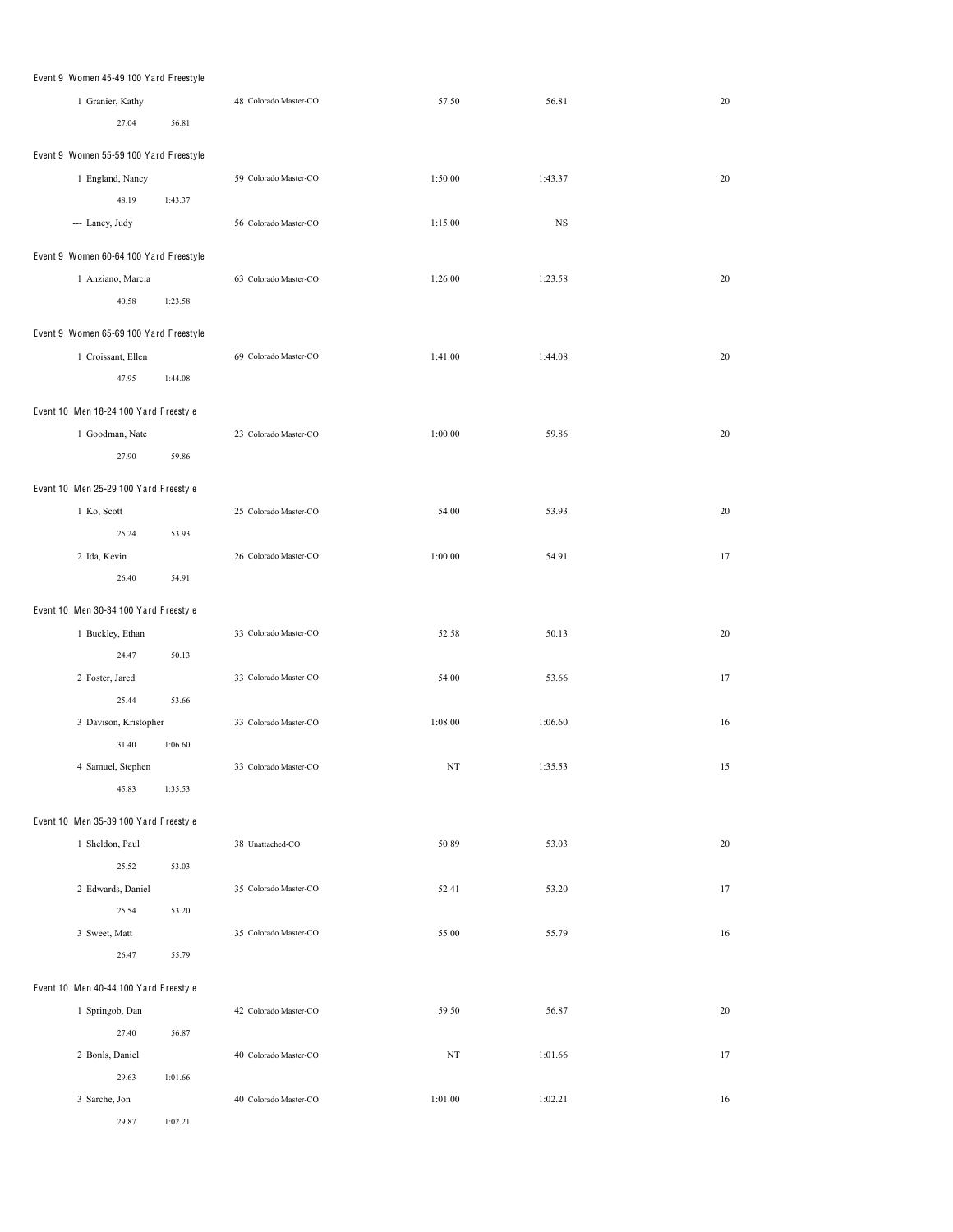| Event 10 Men 45-49 100 Yard Freestyle   |                        |         |                       |         |             |    |
|-----------------------------------------|------------------------|---------|-----------------------|---------|-------------|----|
| 1 Reed, Brian                           |                        |         | 45 Colorado Master-CO | 59.00   | 57.10       | 20 |
|                                         | 27.44                  | 57.10   |                       |         |             |    |
|                                         | 2 Miller, Burke        |         | 49 Colorado Master-CO | 59.00   | 59.01       | 17 |
|                                         | 28.88                  | 59.01   |                       |         |             |    |
|                                         | 3 Magouirk, Jeffrey    |         | 47 Colorado Master-CO | 1:01.00 | 1:01.80     | 16 |
|                                         | 29.08                  | 1:01.80 |                       |         |             |    |
| 4 Kelly, John                           |                        |         | 47 Colorado Master-CO | 1:12.00 | 1:09.47     | 15 |
|                                         | 33.33                  | 1:09.47 |                       |         |             |    |
| (Event 10 Men 45-49 100 Yard Freestyle) |                        |         |                       |         |             |    |
|                                         | 5 MdDonald, Steve      |         | 48 Colorado Master-CO | 1:20.00 | 1:10.72     | 14 |
|                                         | 34.39                  | 1:10.72 |                       |         |             |    |
| Event 10 Men 50-54 100 Yard Freestyle   |                        |         |                       |         |             |    |
| 1 Lehrer, Mark                          |                        |         | 51 Colorado Master-CO | 56.00   | 56.01       | 20 |
|                                         | 26.74                  | 56.01   |                       |         |             |    |
|                                         | 2 Nolte, Christopher   |         | 52 Colorado Master-CO | 58.00   | 56.51       | 17 |
|                                         | 27.57                  | 56.51   |                       |         |             |    |
| 3 Bish, Phil                            |                        |         | 50 Colorado Master-CO | 1:15.00 | 1:10.23     | 16 |
|                                         | 33.30                  | 1:10.23 |                       |         |             |    |
| 4 Vogler, Ken                           |                        |         | 52 Colorado Master-CO | 1:20.00 | 1:19.50     | 15 |
|                                         | 39.12                  | 1:19.50 |                       |         |             |    |
|                                         | 5 Anderson, Kurt       |         | 51 Colorado Master-CO | 1:25.00 | 1:26.57     | 14 |
|                                         | 1:26.71                | 1:26.57 |                       |         |             |    |
| Event 10 Men 55-59 100 Yard Freestyle   |                        |         |                       |         |             |    |
|                                         | 1 Waterbary, Stuart    |         | 55 Colorado Master-CO | 1:01.00 | 56.00       | 20 |
|                                         | 26.79                  | 56.00   |                       |         |             |    |
|                                         | 2 Weinheimer, Andrew   |         | 55 Colorado Master-CO | 58.00   | 58.13       | 17 |
|                                         | 28.08                  | 58.13   |                       |         |             |    |
| Event 10 Men 60-64 100 Yard Freestyle   |                        |         |                       |         |             |    |
| --- Abbott, Bill                        |                        |         | 62 Colorado Master-CO | 1:00.00 | $_{\rm NS}$ |    |
|                                         |                        |         |                       |         |             |    |
| Event 10 Men 65-69 100 Yard Freestyle   |                        |         |                       |         |             |    |
|                                         | 1 Reynolds, Bing       |         | 68 Colorado Master-CO | 1:45.00 | 1:45.15     | 20 |
|                                         | 45.72                  | 1:45.15 |                       |         |             |    |
| Event 10 Men 70-74 100 Yard Freestyle   |                        |         |                       |         |             |    |
|                                         | 1 Plummer, Mark        |         | 72 Colorado Master-CO | 1:17.79 | 1:17.50     | 20 |
|                                         | 37.24                  | 1:17.50 |                       |         |             |    |
| Event 11 Women 18-24 50 Yard Butterfly  |                        |         |                       |         |             |    |
|                                         | 1 Christensen, Britt   |         | 23 Unattached-CO      | 35.00   | 31.87       | 20 |
|                                         | 2 Christensen, Katelyn |         | 20 Colorado Master-CO | 35.22   | 32.89       | 17 |
|                                         | 3 McBride, Morgan      |         | 22 Colorado Master-CO | 34.00   | 34.95       | 16 |
|                                         |                        |         |                       |         |             |    |
| Event 11 Women 25-29 50 Yard Butterfly  |                        |         |                       |         |             |    |
|                                         | 1 Linke, Lyndsey       |         | 28 Colorado Master-CO | 27.50   | 26.66       | 20 |
|                                         | 2 Graham, Larisa       |         | 25 Unattached-CO      | 32.00   | 28.81       | 17 |
|                                         | 3 Ruspakka, Shelly     |         | 26 Colorado Master-CO | 30.00   | 29.64       | 16 |
|                                         | 4 Andrews, Melissa     |         | 26 Colorado Master-CO | 45.00   | 38.07       | 15 |
| Event 11 Women 30-34 50 Yard Butterfly  |                        |         |                       |         |             |    |
| 1 Lee, Jodi                             |                        |         | 31 Colorado Master-CO | 29.50   | 29.39       | 20 |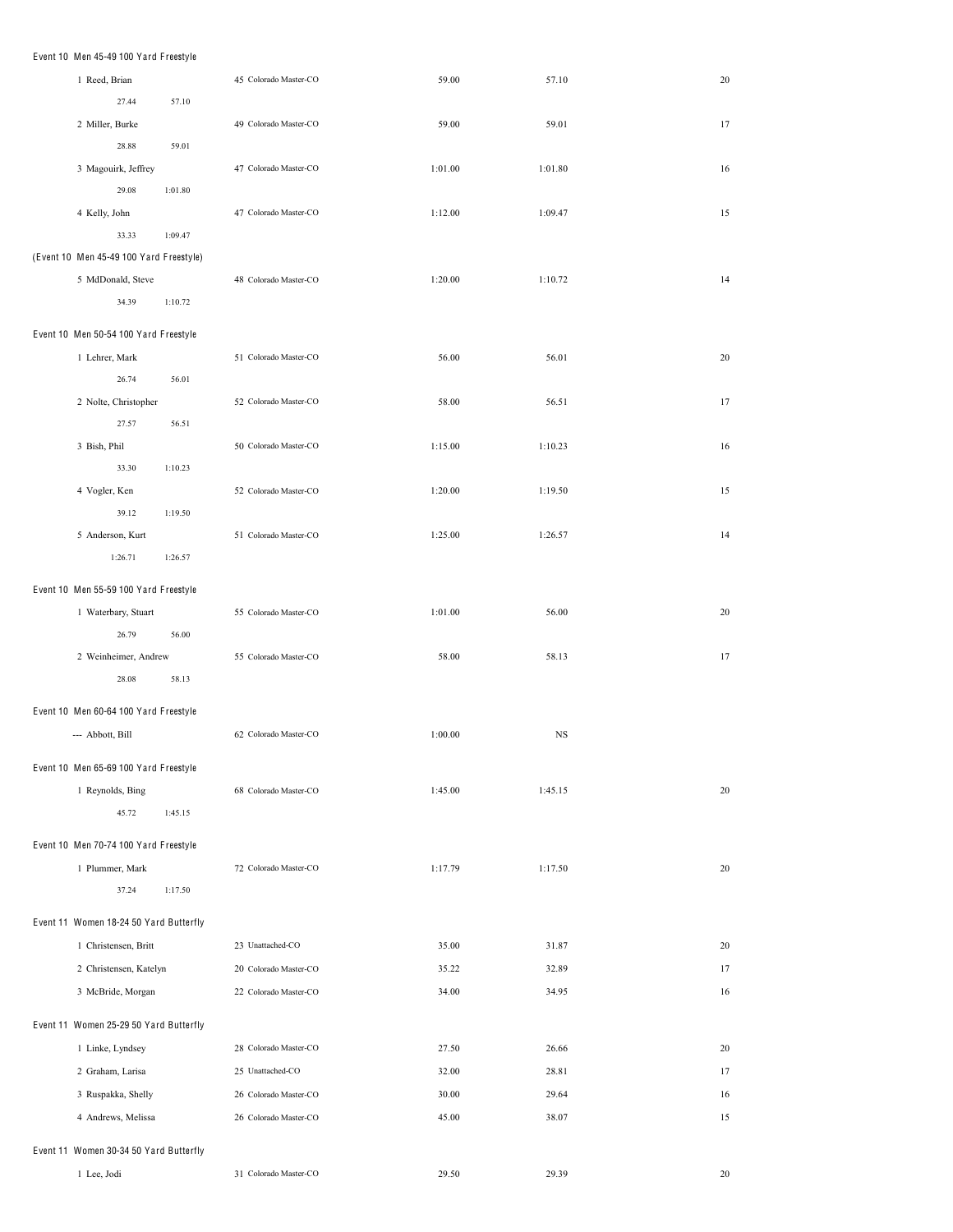| Event 11 Women 35-39 50 Yard Butterfly   |                       |         |             |    |
|------------------------------------------|-----------------------|---------|-------------|----|
| 1 Seavall, Kelly                         | 39 Colorado Master-CO | 29.00   | 30.00       | 20 |
| 2 White, LeighAnn                        | 39 Colorado Master-CO | 33.00   | 34.09       | 17 |
| 3 Baro, Sonja                            | 38 Colorado Master-CO | 35.00   | 39.53       | 16 |
| --- Roller, Jennifer                     | 35 Colorado Master-CO | 35.00   | DQ          |    |
| Event 11 Women 40-44 50 Yard Butterfly   |                       |         |             |    |
| 1 Potter, Kathryn                        | 43 Colorado Master-CO | 30.21   | 30.39       | 20 |
| 2 Flanery, Sherry                        | 44 Colorado Master-CO | 32.00   | 31.88       | 17 |
| 3 Hinton, Stephanie                      | 42 Colorado Master-CO | 32.77   | 32.45       | 16 |
| (Event 11 Women 40-44 50 Yard Butterfly) |                       |         |             |    |
| 4 Broncucia, Stacy                       | 40 Colorado Master-CO | 38.00   | 38.30       | 15 |
| --- Koons, Sasha                         | 42 Colorado Master-CO | NT      | DQ          |    |
| --- Clapp, Christine                     | 42 Colorado Master-CO | 49.11   | NS          |    |
| Event 11 Women 45-49 50 Yard Butterfly   |                       |         |             |    |
| 1 Crouch, Kim                            | 47 Colorado Master-CO | 30.00   | 29.07       | 20 |
| 2 Campbell, Ellen                        | 45 Colorado Master-CO | 30.50   | 29.58       | 17 |
| 3 Christensen, Terre                     | 49 Colorado Master-CO | 36.00   | 33.88       | 16 |
| 4 Donohue, Ann                           | 47 Colorado Master-CO | 1:00.00 | 41.06       | 15 |
|                                          |                       |         |             |    |
| Event 11 Women 50-54 50 Yard Butterfly   |                       |         |             |    |
| 1 True, Ann                              | 53 Colorado Master-CO | 43.07   | 44.11       | 20 |
| Event 11 Women 55-59 50 Yard Butterfly   |                       |         |             |    |
| 1 Rosener, Karen                         | 55 Colorado Master-CO | 31.90   | 31.12       | 20 |
| --- Laney, Judy                          | 56 Colorado Master-CO | 50.00   | $_{\rm NS}$ |    |
| Event 11 Women 60-64 50 Yard Butterfly   |                       |         |             |    |
| 1 Hashimoto, Christine                   | 61 Colorado Master-CO | 45.96   | 44.10       | 20 |
| Event 12 Men 18-24 50 Yard Butterfly     |                       |         |             |    |
| 1 Smith, David                           | 21 Colorado Master-CO | 27.88   | 28.11       | 20 |
|                                          |                       |         |             |    |
| Event 12 Men 25-29 50 Yard Butterfly     |                       |         |             |    |
| 1 Christiansan, John                     | 27 Colorado Master-CO | 25.00   | 24.98       | 20 |
| 2 Juliano, Kevin                         | 29 Colorado Master-CO | 26.00   | 26.68       | 17 |
| 3 Cooper, Carter                         | 26 Colorado Master-CO | 28.70   | 27.47       | 16 |
| Event 12 Men 30-34 50 Yard Butterfly     |                       |         |             |    |
| 1 O'Sullivan, Chris                      | 34 Colorado Master-CO | 25.00   | 24.47       | 20 |
| 2 Roth, Bill                             | 32 Colorado Master-CO | 26.00   | 25.47       | 17 |
| 3 Buckley, Ethan                         | 33 Colorado Master-CO | 25.85   | 26.70       | 16 |
| 4 Williams, Mark                         | 31 Unattached-CO      | 28.40   | 27.52       | 15 |
| 5 Wright, Caleb                          | 33 Colorado Master-CO | 28.00   | 27.91       | 14 |
| Event 12 Men 35-39 50 Yard Butterfly     |                       |         |             |    |
| 1 Scholand, TJ                           | 38 Colorado Master-CO | 37.00   | 33.18       | 20 |
| 2 Hayden, John                           | 36 Colorado Master-CO | 35.04   | 33.88       | 17 |
| Event 12 Men 40-44 50 Yard Butterfly     |                       |         |             |    |
| 1 Andrews, Mike                          | 42 Colorado Master-CO | 26.00   | 26.07       | 20 |
| 2 Pins, Michael                          | 43 Colorado Master-CO | 28.83   | 29.06       | 17 |
| 3 Jensen, Rod                            | 44 Wmsc-CO            | 29.00   | 29.11       | 16 |

Bonls, Daniel 40 Colorado Master-CO NT 31.66 15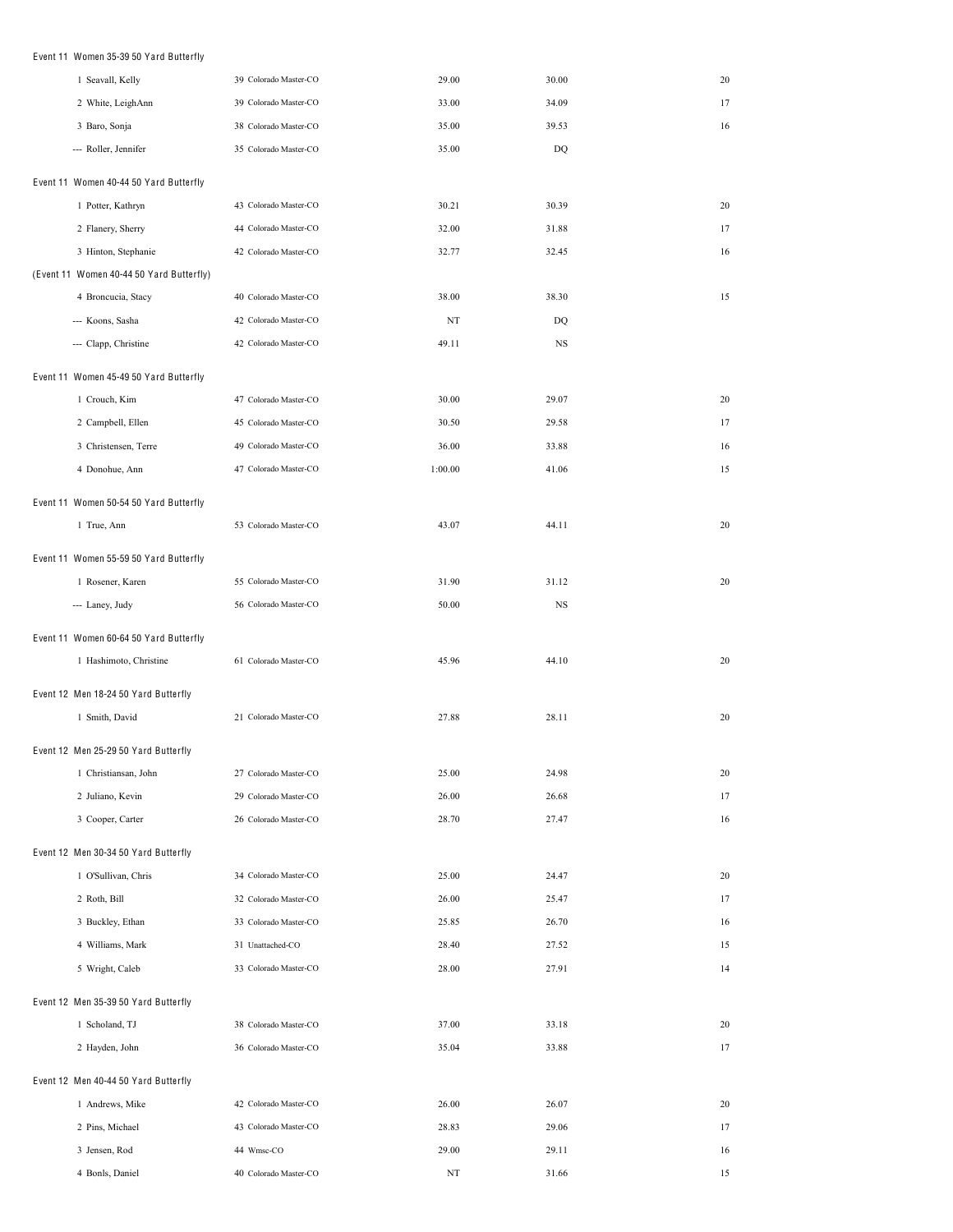## Event 12 Men 45-49 50 Yard Butterfly

| 1 Le Vasseur, Andrew                   | 45 Colorado Master-CO            | 27.02   | 26.29   | 20 |
|----------------------------------------|----------------------------------|---------|---------|----|
| 2 Bank, Holden                         | 48 Colorado Master-CO            | 28.50   | 26.55   | 17 |
| 3 Scott, Greg                          | 49 Colorado Master-CO            | 27.00   | 26.88   | 16 |
| 4 Reed, Brian                          | 45 Colorado Master-CO            | 26.00   | 29.51   | 15 |
| 5 Ramirez, Alfonso                     | 47 Colorado Master-CO            | 35.52   | 36.06   | 14 |
| 6 Cattles, Steve                       | 49 Colorado Master-CO            | 1:12.00 | 1:01.62 | 13 |
| --- O'Keefe, John                      | 47 Colorado Master-CO            | 34.00   | NS      |    |
| Event 12 Men 50-54 50 Yard Butterfly   |                                  |         |         |    |
| 1 Hess, Richard                        | 54 Colorado Master-CO            | 26.50   | 26.13   | 20 |
| (Event 12 Men 50-54 50 Yard Butterfly) |                                  |         |         |    |
| 2 Piszkin, Andy                        | 50 Colorado Master-CO            | 27.00   | 26.29   | 17 |
| 3 Lee, Marshall                        | 50 Colorado Master-CO            | 28.50   | 27.09   | 16 |
| 4 Grey, David                          | 50 Colorado Master-CO            | 28.00   | 28.20   | 15 |
| 5 Lehman, Melvin                       | 54 Colorado Master-CO            | 30.90   | 31.36   | 14 |
| 6 Anderson, Kurt                       | 51 Colorado Master-CO            | 50.00   | 51.17   | 13 |
|                                        |                                  |         |         |    |
| Event 12 Men 55-59 50 Yard Butterfly   |                                  |         |         |    |
| 1 McElhinney, Tom                      | 55 Colorado Master-CO            | 33.00   | 35.38   | 20 |
| 2 Netting, Rob                         | 59 Colorado Master-CO            | 42.00   | 39.91   | 17 |
| Event 12 Men 60-64 50 Yard Butterfly   |                                  |         |         |    |
| 1 Burson, Bill                         | 63 Colorado Master-CO            | 36.00   | 36.91   | 20 |
| Event 12 Men 65-69 50 Yard Butterfly   |                                  |         |         |    |
| 1 McDanal, Steve                       | 65 Colorado Master-CO            | 43.00   | 41.06   | 20 |
|                                        |                                  |         |         |    |
| Event 15 Women 18-24 200 Yard IM       |                                  |         |         |    |
| 1 Christensen, Katelyn                 | 20 Colorado Master-CO            | 2:38.16 | 2:38.77 | 20 |
| 34.18<br>1:14.79                       | 2:38.77<br>2:00.67               |         |         |    |
| Event 15 Women 25-29 200 Yard IM       |                                  |         |         |    |
| 1 Clark, Denise                        | 29 Colorado Master-CO            | 2:30.00 | 2:51.93 | 20 |
| 34.55<br>1:16.88                       | 2:07.84<br>2:51.93               |         |         |    |
| 2 Andrews, Melissa                     | 26 Colorado Master-CO            | 2:55.00 | 2:59.12 | 17 |
| 39.40<br>1:25.21                       | 2:59.12<br>2:17.14               |         |         |    |
| Event 15 Women 40-44 200 Yard IM       |                                  |         |         |    |
| 1 Skinner, Carolyn                     | 41 Colorado Master-CO            | 2:25.00 | 2:26.09 | 20 |
| 32.51<br>1:10.82                       | 2:26.09<br>1:53.05               |         |         |    |
|                                        |                                  |         |         |    |
| Event 15 Women 45-49 200 Yard IM       |                                  |         |         |    |
| 1 Earley, Audrey<br>40.97<br>1:28.23   | 46 Fest-25<br>2:18.48<br>3:01.44 | 2:59.00 | 3:01.44 | 20 |
|                                        |                                  |         |         |    |
| Event 16 Men 25-29 200 Yard IM         |                                  |         |         |    |
| 1 Breitigam, Will                      | 29 Colorado Master-CO            | 2:10.00 | 2:05.32 | 20 |
| 26.98<br>59.09                         | 2:05.32<br>1:36.48               |         |         |    |
| 2 Ida, Kevin                           | 26 Colorado Master-CO            | 2:45.00 | 2:26.91 | 17 |
| 32.24<br>1:08.37                       | 1:55.04<br>2:26.91               |         |         |    |
| Event 16 Men 30-34 200 Yard IM         |                                  |         |         |    |
| 1 Cox, Michael                         | 31 Colorado Master-CO            | 2:15.00 | 2:13.20 | 20 |
| 29.32<br>1:02.38                       | 1:41.27<br>2:13.20               |         |         |    |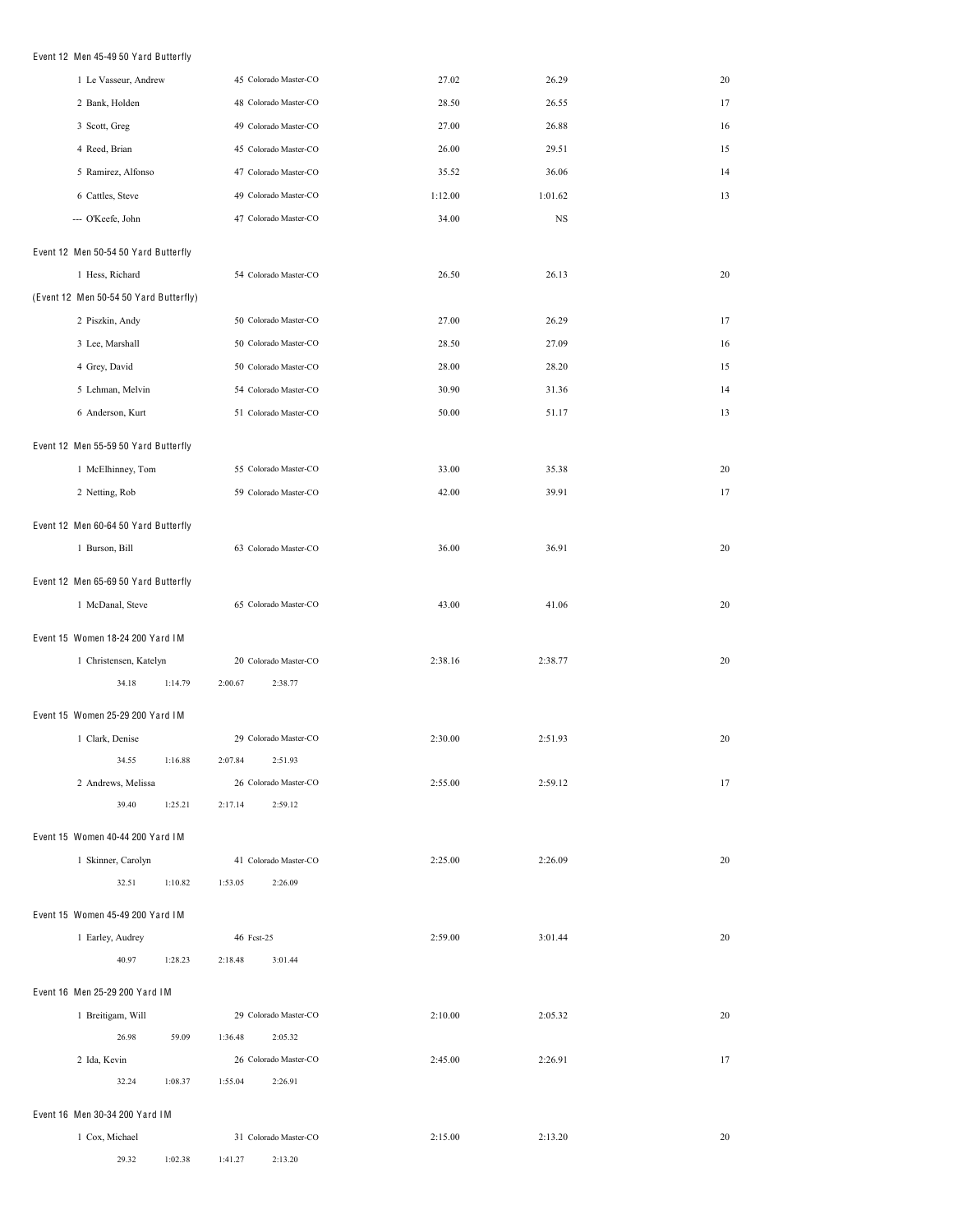| Event 16 Men 35-39 200 Yard IM         |         |                  |                       |         |         |    |
|----------------------------------------|---------|------------------|-----------------------|---------|---------|----|
| 1 Van Winkle, Doug                     |         |                  | 36 Colorado Master-CO | 2:19.00 | 2:14.37 | 20 |
| 28.33                                  | 1:02.91 | 1:42.38          | 2:14.37               |         |         |    |
| 2 Hayden, John                         |         |                  | 36 Colorado Master-CO | 2:52.49 | 2:54.31 | 17 |
| 37.52                                  | 1:26.95 | 2:15.56          | 2:54.31               |         |         |    |
| Event 16 Men 40-44 200 Yard IM         |         |                  |                       |         |         |    |
| 1 Barringer, Rob                       |         |                  | 43 Colorado Master-CO | 2:20.00 | 2:20.47 | 20 |
| 28.42                                  | 1:05.53 | 1:48.72          | 2:20.47               |         |         |    |
| 2 Wise, Mike                           |         |                  | 44 Colorado Master-CO | 2:30.00 | 2:25.53 | 17 |
| 30.25                                  | 1:08.12 | 1:54.08          | 2:25.53               |         |         |    |
| 3 Jensen, Rod                          |         | 44 Wmsc-CO       |                       | 1:28.00 | 2:25.94 | 16 |
| 29.41                                  | 1:08.18 | 1:50.63          | 2:25.94               |         |         |    |
| (Event 16 Men 40-44 200 Yard IM)       |         |                  |                       |         |         |    |
| 4 Matsumura, Koichi                    |         |                  | 44 Colorado Master-CO | 3:10.00 | 2:48.01 | 15 |
| 36.28                                  | 1:22.25 | 2:09.24          | 2:48.01               |         |         |    |
| --- Rudd, James                        |         | 43 Unattached-CO |                       | 3:10.00 | NS      |    |
|                                        |         |                  |                       |         |         |    |
| Event 16 Men 45-49 200 Yard IM         |         |                  |                       |         |         |    |
| 1 Cox, Randy                           |         |                  | 46 Colorado Master-CO | 2:16.00 | 2:11.92 | 20 |
| 27.71                                  | 1:02.40 | 1:40.09          | 2:11.92               |         |         |    |
| 2 Johnston, Mark                       |         |                  | 48 Colorado Master-CO | 2:20.15 | 2:20.00 | 17 |
| 30.03                                  | 1:05.97 | 1:47.07          | 2:20.00               |         |         |    |
| Event 16 Men 50-54 200 Yard IM         |         |                  |                       |         |         |    |
| 1 Gimlin, Dennis                       |         |                  | 52 Colorado Master-CO | 3:07.67 | 3:02.53 | 20 |
| 43.07                                  | 1:29.13 | 2:22.33          | 3:02.53               |         |         |    |
| Event 16 Men 55-59 200 Yard IM         |         |                  |                       |         |         |    |
| 1 Stanback, John                       |         |                  | 55 Colorado Master-CO | 2:23.00 | 2:27.33 | 20 |
| 32.10                                  | 1:09.45 | 1:53.85          | 2:27.33               |         |         |    |
|                                        |         |                  |                       |         |         |    |
| Event 16 Men 65-69 200 Yard IM         |         |                  |                       |         |         |    |
| 1 Molnar, Ronald                       |         |                  | 67 Colorado Master-CO | 3:00.00 | 2:49.43 | 20 |
| 39.41                                  | 1:22.28 | 2:11.44          | 2:49.43               |         |         |    |
| Event 17 Women 25-29 50 Yard Freestyle |         |                  |                       |         |         |    |
| 1 Stutzke, Crystal                     |         |                  | 28 Colorado Master-CO | 27.66   | 26.48   | 20 |
| 2 Ruspakka, Shelly                     |         |                  | 26 Colorado Master-CO | 27.00   | 27.26   | 17 |
| 3 Gibbons, Chelsea                     |         |                  | 25 Colorado Master-CO | 30.00   | 28.88   | 16 |
| 4 White, Jenn                          |         |                  | 28 Colorado Master-CO | 40.00   | 37.04   | 15 |
| 5 Wild, Jennifer                       |         |                  | 28 Colorado Master-CO | 40.00   | 38.11   | 14 |
| --- Linke, Lyndsey                     |         |                  | 28 Colorado Master-CO | 25.50   | NS      |    |
|                                        |         |                  |                       |         |         |    |
|                                        |         |                  |                       |         |         |    |
| Event 17 Women 30-34 50 Yard Freestyle |         |                  |                       |         |         |    |
| 1 Bernert, Brandi                      |         |                  | 30 Colorado Master-CO | 31.60   | 31.89   | 20 |
| Event 17 Women 35-39 50 Yard Freestyle |         |                  |                       |         |         |    |
| 1 Hart, Sheri                          |         |                  | 37 Colorado Master-CO | 25.20   | 24.98   | 20 |
| 2 Seavall, Kelly                       |         |                  | 39 Colorado Master-CO | 27.00   | 26.74   | 17 |
| 3 Signorelli, Jackie                   |         |                  | 35 Colorado Master-CO | 28.88   | 27.93   | 16 |
| 4 Roller, Jennifer                     |         |                  | 35 Colorado Master-CO | 29.50   | 29.01   | 15 |
| 5 Dudden, Kendra                       |         |                  | 38 Colorado Master-CO | 32.00   | 29.34   | 14 |
| 6 White, LeighAnn                      |         |                  | 39 Colorado Master-CO | 32.00   | 31.92   | 13 |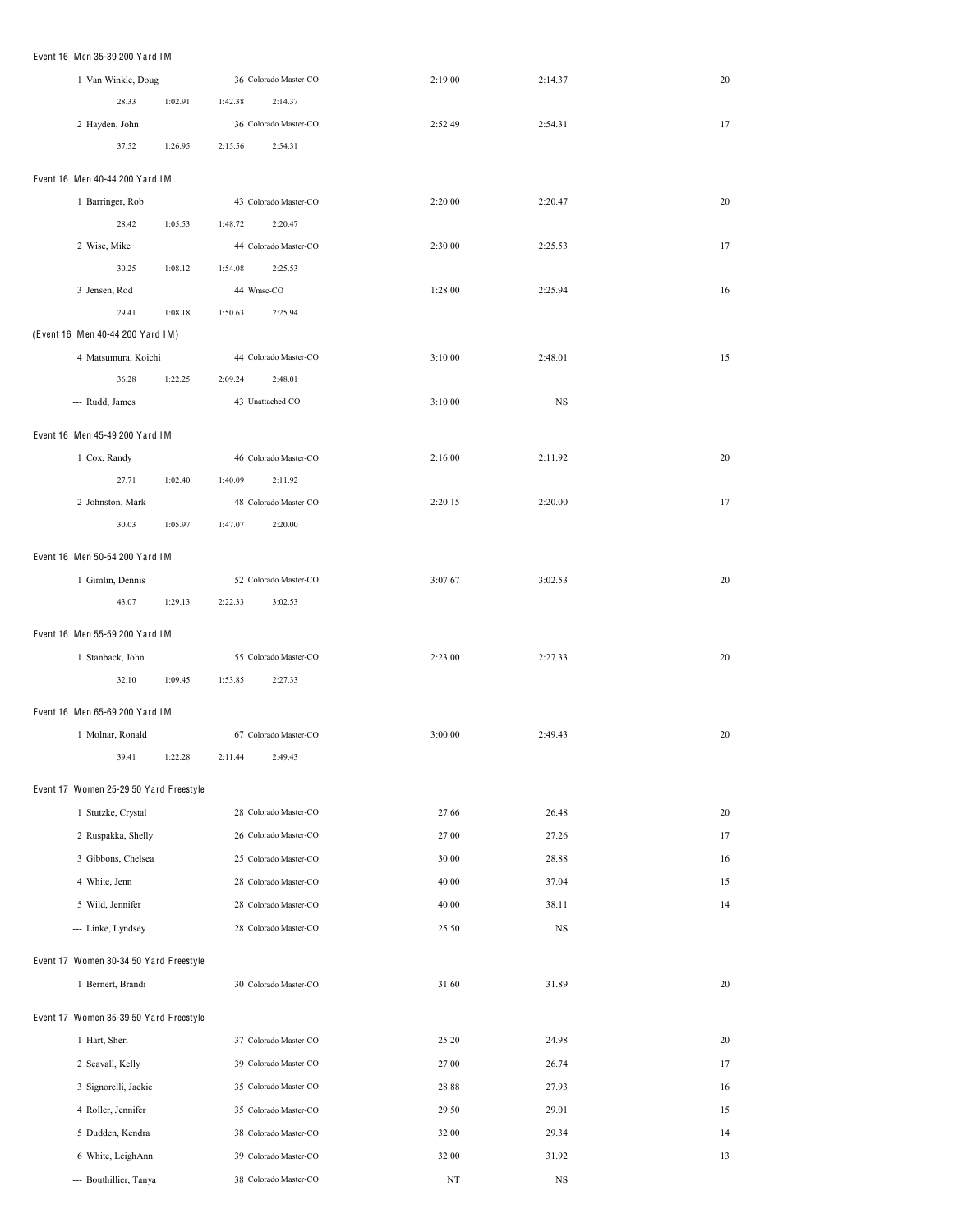# Event 17 Women 40-44 50 Yard F reestyle

| 1 Richardson, Kim                        | 40 Colorado Master-CO | 28.19 | 28.23 | 20 |
|------------------------------------------|-----------------------|-------|-------|----|
| 2 Flanery, Sherry                        | 44 Colorado Master-CO | 30.00 | 28.25 | 17 |
| 3 Tackett, Heidi                         | 42 Colorado Master-CO | NT    | 29.40 | 16 |
| 4 Hagadorn, Heather                      | 43 Colorado Master-CO | 30.00 | 29.84 | 15 |
| 5 Koons, Sasha                           | 42 Colorado Master-CO | NT    | 30.72 | 14 |
| 6 Bohlmann, Lisa                         | 43 Colorado Master-CO | 33.00 | 32.58 | 13 |
| 7 Hemming, Michele                       | 42 Colorado Master-CO | NT    | 33.13 | 12 |
| 8 Miller, Cheryl                         | 43 Colorado Master-CO | 43.00 | 42.46 | 11 |
| --- Clapp, Christine                     | 42 Colorado Master-CO | 38.00 | NS    |    |
| Event 17 Women 45-49 50 Yard Freestyle   |                       |       |       |    |
| 1 Granier, Kathy                         | 48 Colorado Master-CO | 26.00 | 25.67 | 20 |
| 2 Crouch, Kim                            | 47 Colorado Master-CO | 28.00 | 26.75 | 17 |
| (Event 17 Women 45-49 50 Yard Freestyle) |                       |       |       |    |
| 3 Homan, Deborah                         | 46 Colorado Master-CO | 32.00 | 31.56 | 16 |
| 4 Larson, Stephanie                      | 49 Colorado Master-CO | 35.50 | 33.99 | 15 |
| 5 Scott, Leslie                          | 49 Colorado Master-CO | 40.00 | 35.70 | 14 |
| 6 Stokoe, Jeanne                         | 47 Colorado Master-CO | 37.30 | 35.85 | 13 |
| Event 17 Women 50-54 50 Yard Freestyle   |                       |       |       |    |
| 1 True, Ann                              | 53 Colorado Master-CO | 37.97 | 39.00 | 20 |
| Event 17 Women 55-59 50 Yard Freestyle   |                       |       |       |    |
| 1 Rosener, Karen                         | 55 Colorado Master-CO | 29.60 | 28.68 | 20 |
| 2 Plank, Julie                           | 56 Unattached-CO      | NT    | 39.34 | 17 |
| 3 England, Nancy                         | 59 Colorado Master-CO | 40.00 | 44.15 | 16 |
| Event 17 Women 65-69 50 Yard Freestyle   |                       |       |       |    |
| 1 Croissant, Ellen                       | 69 Colorado Master-CO | 42.62 | 44.04 | 20 |
| Event 18 Men 18-24 50 Yard Freestyle     |                       |       |       |    |
| 1 Gimlin, Matthew                        | 24 Colorado Master-CO | 24.00 | 24.07 | 20 |
| 2 Trlica, Jeff                           | 24 Colorado Master-CO | NT    | 24.15 | 17 |
| 3 Smith, David                           | 21 Colorado Master-CO | 26.85 | 26.80 | 16 |
|                                          |                       |       |       |    |
| Event 18 Men 25-29 50 Yard Freestyle     |                       |       |       |    |
| 1 Ko, Scott                              | 25 Colorado Master-CO | 24.00 | 23.82 | 20 |
| 2 Cooper, Carter                         | 26 Colorado Master-CO | 25.64 | 24.86 | 17 |
| Event 18 Men 30-34 50 Yard Freestyle     |                       |       |       |    |
| 1 Roth, Bill                             | 32 Colorado Master-CO | 23.50 | 23.51 | 20 |
| 2 Foster, Jared                          | 33 Colorado Master-CO | 24.00 | 24.37 | 17 |
| 3 Davison, Kristopher                    | 33 Colorado Master-CO | 29.00 | 28.95 | 16 |
| 4 Samuel, Stephen                        | 33 Colorado Master-CO | NT    | 36.45 | 15 |
| --- O'Sullivan, Chris                    | 34 Colorado Master-CO | 23.00 | NS    |    |
| --- Cole, Matt                           | 31 Colorado Master-CO | 25.00 | NS    |    |
| Event 18 Men 35-39 50 Yard Freestyle     |                       |       |       |    |
| 1 Sheldon, Paul                          | 38 Unattached-CO      | 22.97 | 23.95 | 20 |
| 2 Sweet, Matt                            | 35 Colorado Master-CO | 25.25 | 25.06 | 17 |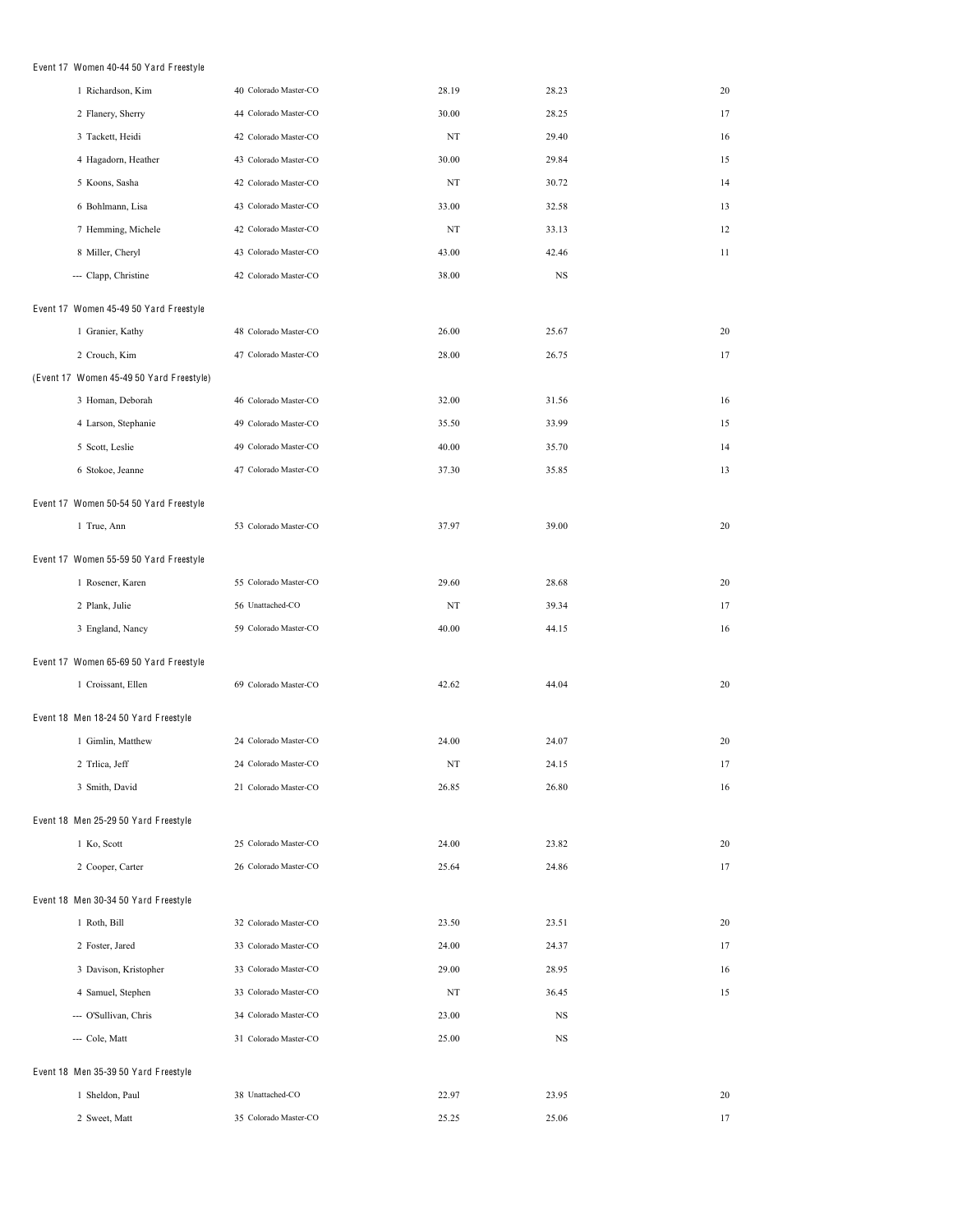### Event 18 Men 40-44 50 Yard F reestyle

| 1 Springob, Dan                         | 42 Colorado Master-CO | 27.80   | 26.38   | 20 |
|-----------------------------------------|-----------------------|---------|---------|----|
| 2 Sarche, Jon                           | 40 Colorado Master-CO | 27.00   | 27.10   | 17 |
| 3 Bonls, Daniel                         | 40 Colorado Master-CO | NT      | 27.67   | 16 |
| 4 Pins, Michael                         | 43 Colorado Master-CO | 28.78   | 28.98   | 15 |
| Event 18 Men 45-49 50 Yard Freestyle    |                       |         |         |    |
| 1 Le Vasseur, Andrew                    | 45 Colorado Master-CO | 25.92   | 23.84   | 20 |
| 2 Reed, Brian                           | 45 Colorado Master-CO | 29.00   | 26.10   | 17 |
| 3 Magouirk, Jeffrey                     | 47 Colorado Master-CO | 28.00   | 28.07   | 16 |
| 4 Ramirez, Alfonso                      | 47 Colorado Master-CO | 30.05   | 29.18   | 15 |
| 5 MdDonald, Steve                       | 48 Colorado Master-CO | 37.00   | 31.63   | 14 |
| 6 Cattles, Steve                        | 49 Colorado Master-CO | 38.00   | 38.43   | 13 |
| --- O'Keefe, John                       | 47 Colorado Master-CO | 29.50   | NS      |    |
| Event 18 Men 50-54 50 Yard Freestyle    |                       |         |         |    |
| 1 Lehrer, Mark                          | 51 Colorado Master-CO | 24.40   | 24.32   | 20 |
| 2 Piszkin, Andy                         | 50 Colorado Master-CO | 25.00   | 24.37   | 17 |
| 3 Lee, Marshall                         | 50 Colorado Master-CO | 27.60   | 25.36   | 16 |
| (Event 18 Men 50-54 50 Yard Freestyle)  |                       |         |         |    |
| 4 Grey, David                           | 50 Colorado Master-CO | 25.20   | 25.82   | 15 |
| 5 Lehman, Melvin                        | 54 Colorado Master-CO | 26.40   | 26.57   | 14 |
| 6 Christensen, Kevin                    | 51 Colorado Master-CO | 28.00   | 27.68   | 13 |
| 7 Bish, Phil                            | 50 Colorado Master-CO | 30.20   | 30.96   | 12 |
| 8 Anderson, Kurt                        | 51 Colorado Master-CO | 38.00   | 40.13   | 11 |
| Event 18 Men 55-59 50 Yard Freestyle    |                       |         |         |    |
| 1 McElhinney, Tom                       | 55 Colorado Master-CO | 28.00   | 29.85   | 20 |
| 2 Netting, Rob                          | 59 Colorado Master-CO | 34.00   | 32.94   | 17 |
| Event 18 Men 60-64 50 Yard Freestyle    |                       |         |         |    |
| 1 Paxton, Norman                        | 60 Colorado Master-CO | 25.50   | 25.83   | 20 |
| Event 18 Men 65-69 50 Yard Freestyle    |                       |         |         |    |
| 1 Reynolds, Bing                        | 68 Colorado Master-CO | 33.00   | 46.51   | 20 |
| Event 18 Men 70-74 50 Yard Freestyle    |                       |         |         |    |
| 1 Plummer, Mark                         | 72 Colorado Master-CO | 35.93   | 35.69   | 20 |
|                                         |                       |         |         |    |
| Event 19 Women 25-29 100 Yard Butterfly |                       |         |         |    |
| 1 Linke, Lyndsey                        | 28 Colorado Master-CO | 1:02.00 | 1:02.05 | 20 |
| 28.64<br>1:02.05                        |                       |         |         |    |
| Event 19 Women 30-34 100 Yard Butterfly |                       |         |         |    |
| 1 Lee, Jodi                             | 31 Colorado Master-CO | 1:08.50 | 1:05.19 | 20 |
| 30.10<br>1:05.19                        |                       |         |         |    |
| Event 19 Women 40-44 100 Yard Butterfly |                       |         |         |    |
| 1 Potter, Kathryn                       | 43 Colorado Master-CO | 1:06.34 | 1:06.58 | 20 |
| 30.67<br>1:06.58                        |                       |         |         |    |
| 2 Broncucia, Stacy                      | 40 Colorado Master-CO | 1:40.00 | 1:33.42 | 17 |
| 40.95<br>1:33.42                        |                       |         |         |    |
| --- Clapp, Christine                    | 42 Colorado Master-CO | 1:56.00 | NS      |    |
| --- Friedlander, Rebecca                | 42 Colorado Master-CO | 1:10.49 | NS      |    |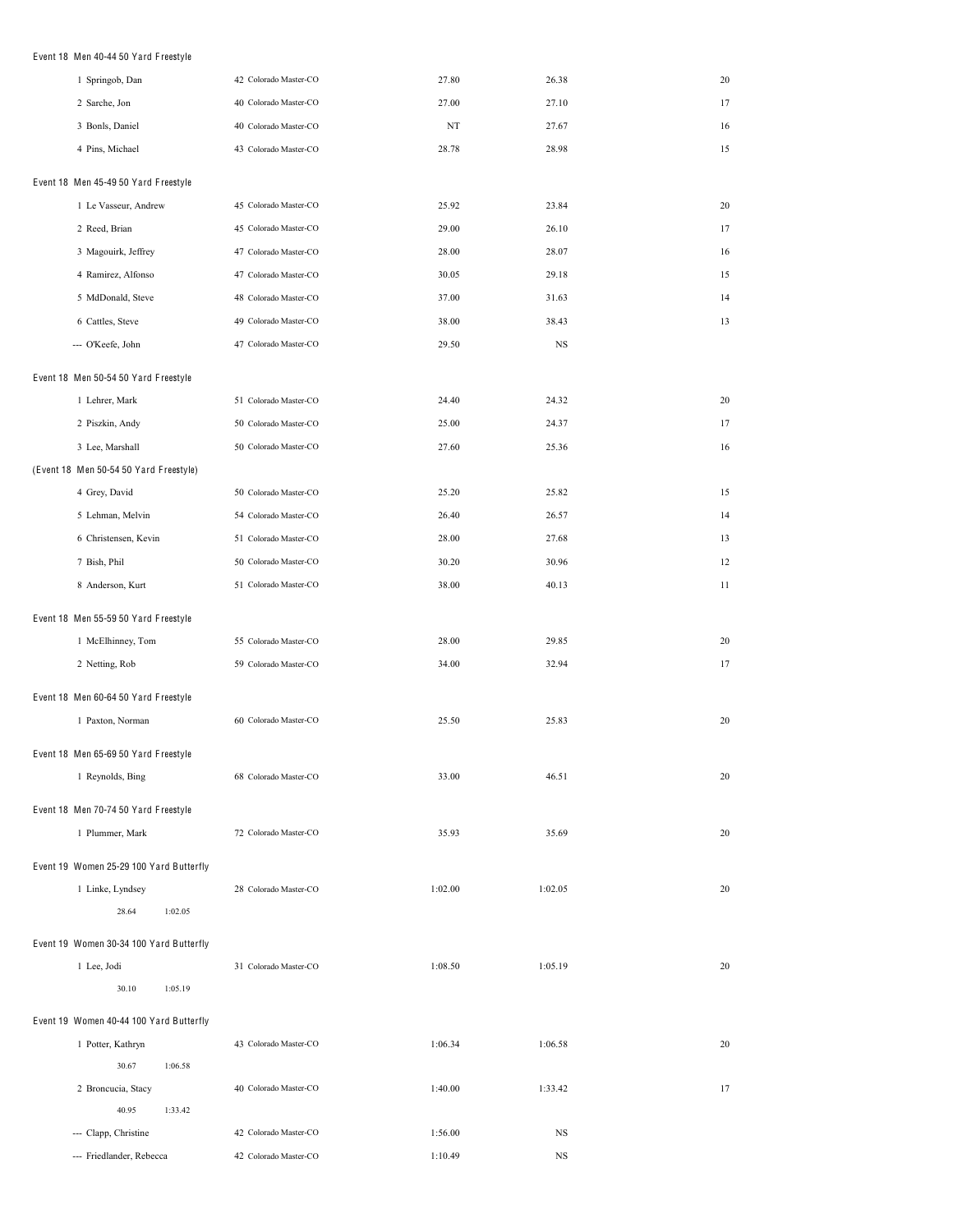| Event 19 Women 45-49 100 Yard Butterfly                    |         |                       |         |             |    |
|------------------------------------------------------------|---------|-----------------------|---------|-------------|----|
| 1 Earley, Audrey                                           |         | 46 Fest-25            | 1:34.00 | 1:27.35     | 20 |
| 40.26                                                      | 1:27.35 |                       |         |             |    |
| Event 19 Women 60-64 100 Yard Butterfly                    |         |                       |         |             |    |
| 1 Hashimoto, Christine                                     |         | 61 Colorado Master-CO | 2:00.00 | 1:46.83     | 20 |
| 49.28                                                      | 1:46.83 |                       |         |             |    |
|                                                            |         |                       |         |             |    |
| Event 20 Men 25-29 100 Yard Butterfly                      |         |                       |         |             |    |
| 1 Juliano, Kevin                                           |         | 29 Colorado Master-CO | 1:01.00 | 1:07.61     | 20 |
| 31.52                                                      | 1:07.61 |                       |         |             |    |
| --- Breitigam, Will                                        |         | 29 Colorado Master-CO | 56.00   | $_{\rm NS}$ |    |
| Event 20 Men 30-34 100 Yard Butterfly                      |         |                       |         |             |    |
| 1 Buckley, Ethan                                           |         | 33 Colorado Master-CO | 1:00.00 | 1:00.25     | 20 |
| 28.98                                                      | 1:00.25 |                       |         |             |    |
|                                                            |         |                       |         |             |    |
| Event 20 Men 35-39 100 Yard Butterfly<br>1 Edwards, Daniel |         | 35 Colorado Master-CO | 57.44   | 57.84       | 20 |
| 27.01                                                      | 57.84   |                       |         |             |    |
| 2 Sweet, Matt                                              |         | 35 Colorado Master-CO | 59.00   | 1:03.83     | 17 |
| 29.40                                                      | 1:03.83 |                       |         |             |    |
| (Event 20 Men 35-39 100 Yard Butterfly)                    |         |                       |         |             |    |
| 3 Cruz, Eduardo                                            |         | 39 Colorado Master-CO | 1:00.00 | 1:12.75     | 16 |
| 34.17                                                      | 1:12.75 |                       |         |             |    |
| --- Van Winkle, Doug                                       |         | 36 Colorado Master-CO | 1:01.10 | $_{\rm NS}$ |    |
|                                                            |         |                       |         |             |    |
| Event 20 Men 40-44 100 Yard Butterfly                      |         |                       |         |             |    |
| 1 Jensen, Rod                                              |         | 44 Wmsc-CO            | 1:03.00 | 1:04.43     | 20 |
| 29.90                                                      | 1:04.43 |                       |         |             |    |
| --- Andrews, Mike                                          |         | 42 Colorado Master-CO | 1:00.00 | $_{\rm NS}$ |    |
| Event 20 Men 50-54 100 Yard Butterfly                      |         |                       |         |             |    |
| 1 Gimlin, Dennis                                           |         | 52 Colorado Master-CO | 1:33.48 | 1:37.85     | 20 |
| 45.25                                                      | 1:37.85 |                       |         |             |    |
|                                                            |         |                       |         |             |    |
| Event 20 Men 60-64 100 Yard Butterfly                      |         |                       |         |             |    |
| --- Abbott, Bill                                           |         | 62 Colorado Master-CO | 1:05.00 | $_{\rm NS}$ |    |
| Event 21 Women 18-24 100 Yard Backstroke                   |         |                       |         |             |    |
| 1 Christensen, Katelyn                                     |         | 20 Colorado Master-CO | 1:09.42 | 1:10.59     | 20 |
| 34.53                                                      | 1:10.59 |                       |         |             |    |
| 2 Christensen, Britt                                       |         | 23 Unattached-CO      | 1:12.00 | 1:12.25     | 17 |
| 34.94                                                      | 1:12.25 |                       |         |             |    |
| 3 Lepper, Helen                                            |         | 23 Colorado Master-CO | 1:34.00 | 1:25.97     | 16 |
| Event 21 Women 25-29 100 Yard Backstroke                   |         |                       |         |             |    |
| 1 Stutzke, Crystal                                         |         | 28 Colorado Master-CO | 1:12.61 | 1:12.18     | 20 |
| 35.06                                                      | 1:12.18 |                       |         |             |    |
| 2 Clark, Denise                                            |         | 29 Colorado Master-CO | 1:15.00 | 1:17.68     | 17 |
| 36.41                                                      | 1:17.68 |                       |         |             |    |
| 3 Andrews, Melissa                                         |         | 26 Colorado Master-CO | 1:25.00 | 1:20.59     | 16 |
|                                                            |         |                       |         |             |    |
| Event 21 Women 30-34 100 Yard Backstroke                   |         |                       |         |             |    |
| --- Bernert, Brandi                                        |         | 30 Colorado Master-CO | 1:28.47 | DQ          |    |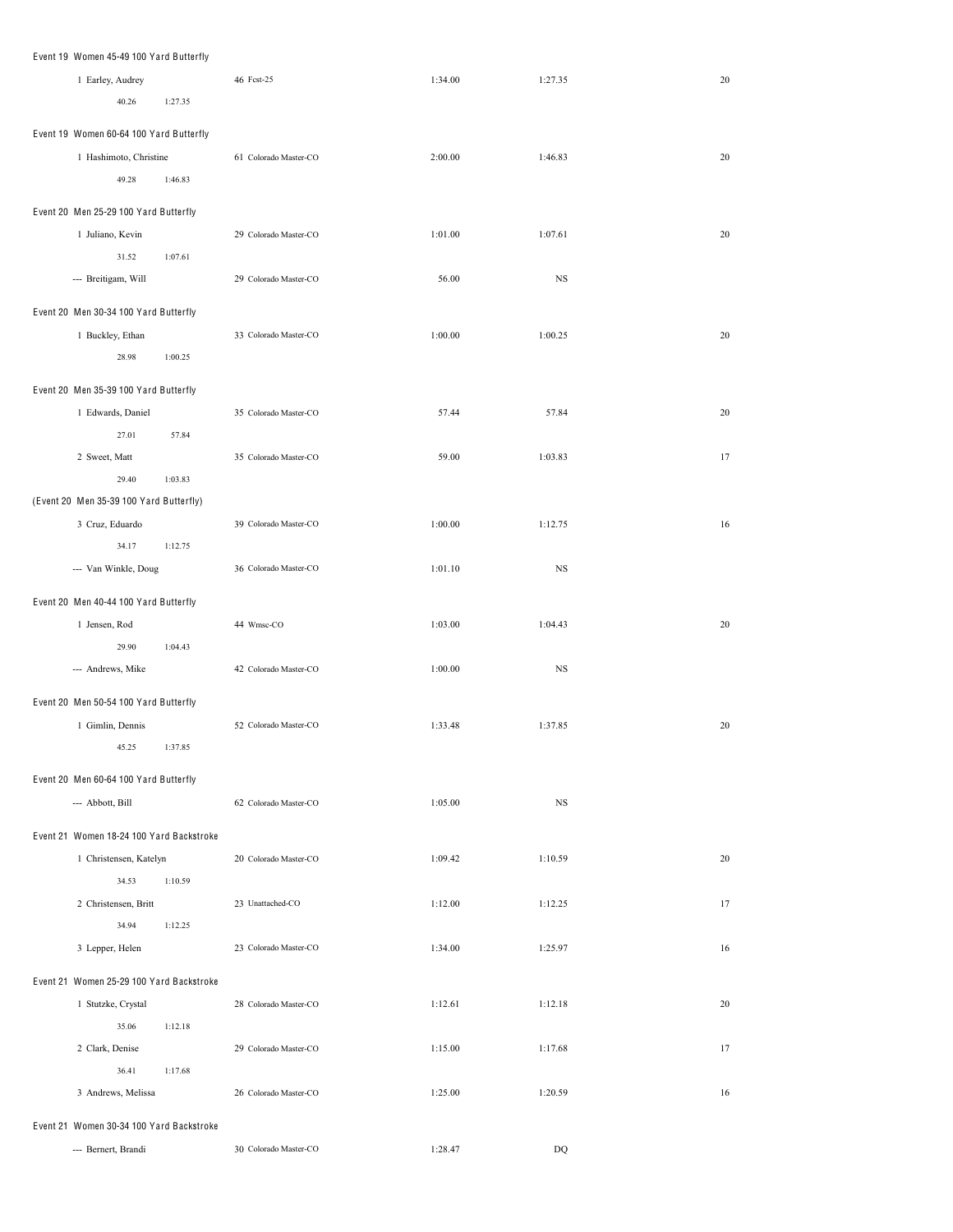### Event 21 Women 35-39 100 Yard Backstroke

| 1 Hart, Sheri                            |                        | 37 Colorado Master-CO | 1:00.50 | 59.43   | 20 |
|------------------------------------------|------------------------|-----------------------|---------|---------|----|
| 34.06                                    | 59.43                  |                       |         |         |    |
| 2 Bacon, Kim                             |                        | 35 Colorado Master-CO | 1:30.00 | 1:26.97 | 17 |
| --- Baro, Sonja                          |                        | 38 Colorado Master-CO | 1:20.00 | NS      |    |
| --- Bouthillier, Tanya                   |                        | 38 Colorado Master-CO | NT      | NS      |    |
|                                          |                        |                       |         |         |    |
| Event 21 Women 40-44 100 Yard Backstroke |                        |                       |         |         |    |
| 1 Potter, Kathryn                        |                        | 43 Colorado Master-CO | 1:07.31 | 1:10.40 | 20 |
| 29.41                                    | 1:10.40                |                       |         |         |    |
| 2 Richardson, Kim<br>36.60               | 1:14.75                | 40 Colorado Master-CO | 1:14.20 | 1:14.75 | 17 |
| 3 Hagadorn, Heather                      |                        | 43 Colorado Master-CO | 1:17.00 | 1:18.61 | 16 |
| 4 Koons, Sasha                           |                        | 42 Colorado Master-CO | ΝT      | 1:20.37 | 15 |
|                                          |                        | 42 Colorado Master-CO |         |         |    |
| --- Friedlander, Rebecca                 |                        |                       | 1:16.11 | NS      |    |
| Event 21 Women 45-49 100 Yard Backstroke |                        |                       |         |         |    |
| 1 Bank, Wendy                            |                        | 46 Colorado Master-CO | 1:11.00 | 1:11.42 | 20 |
| 35.29                                    | 1:11.42                |                       |         |         |    |
| 2 Christensen, Terre                     |                        | 49 Colorado Master-CO | 1:21.00 | 1:16.56 | 17 |
| 3 Miller, Shelly                         |                        | 46 Colorado Master-CO | 1:26.85 | 1:26.02 | 16 |
| Event 22 Men 30-34 100 Yard Backstroke   |                        |                       |         |         |    |
| 1 Foster, Jared                          |                        | 33 Colorado Master-CO | 1:07.00 | 1:10.14 | 20 |
|                                          |                        |                       |         |         |    |
| Event 22 Men 35-39 100 Yard Backstroke   |                        |                       |         |         |    |
| --- Cruz, Eduardo                        |                        | 39 Colorado Master-CO | 1:12.00 | DQ      |    |
| 1:11.60                                  | $\mathbf{D}\mathbf{Q}$ |                       |         |         |    |
| Event 22 Men 40-44 100 Yard Backstroke   |                        |                       |         |         |    |
| 1 Barringer, Rob                         |                        | 43 Colorado Master-CO | 1:08.00 | 1:06.13 | 20 |
| 33.06                                    | 1:06.13                |                       |         |         |    |
| 2 Matsumura, Koichi                      |                        | 44 Colorado Master-CO | 1:35.00 | 1:25.19 | 17 |
| 1:24.16                                  | 1:25.19                |                       |         |         |    |
| --- Wise, Mike                           |                        | 44 Colorado Master-CO | 1:07.00 | NS      |    |
| 34.33                                    |                        |                       |         |         |    |
| Event 22 Men 45-49 100 Yard Backstroke   |                        |                       |         |         |    |
| 1 Miller, Burke                          |                        | 49 Colorado Master-CO | 1:14.00 | 1:18.20 | 20 |
| 38.55                                    | 1:18.20                |                       |         |         |    |
| 2 Kelly, John                            |                        | 47 Colorado Master-CO | 1:25.00 | 1:25.43 | 17 |
| 41.98                                    | 1:25.43                |                       |         |         |    |
| 3 Cattles, Steve                         |                        | 49 Colorado Master-CO | 2:53.00 | 2:00.62 | 16 |
| 59.22                                    | 2:00.62                |                       |         |         |    |
|                                          |                        |                       |         |         |    |
| Event 22 Men 50-54 100 Yard Backstroke   |                        |                       |         |         |    |
| 1 Piszkin, Andy                          |                        | 50 Colorado Master-CO | 1:08.00 | 1:08.21 | 20 |
| 32.68                                    | 1:08.21                |                       |         |         |    |
| 2 Lehman, Melvin<br>38.27                |                        | 54 Colorado Master-CO | 1:13.40 | 1:16.57 | 17 |
|                                          | 1:16.57                |                       |         |         |    |
| Event 22 Men 55-59 100 Yard Backstroke   |                        |                       |         |         |    |
| 1 Stanback, John                         |                        | 55 Colorado Master-CO | 1:04.00 | 1:04.92 | 20 |

34.50 1:04.92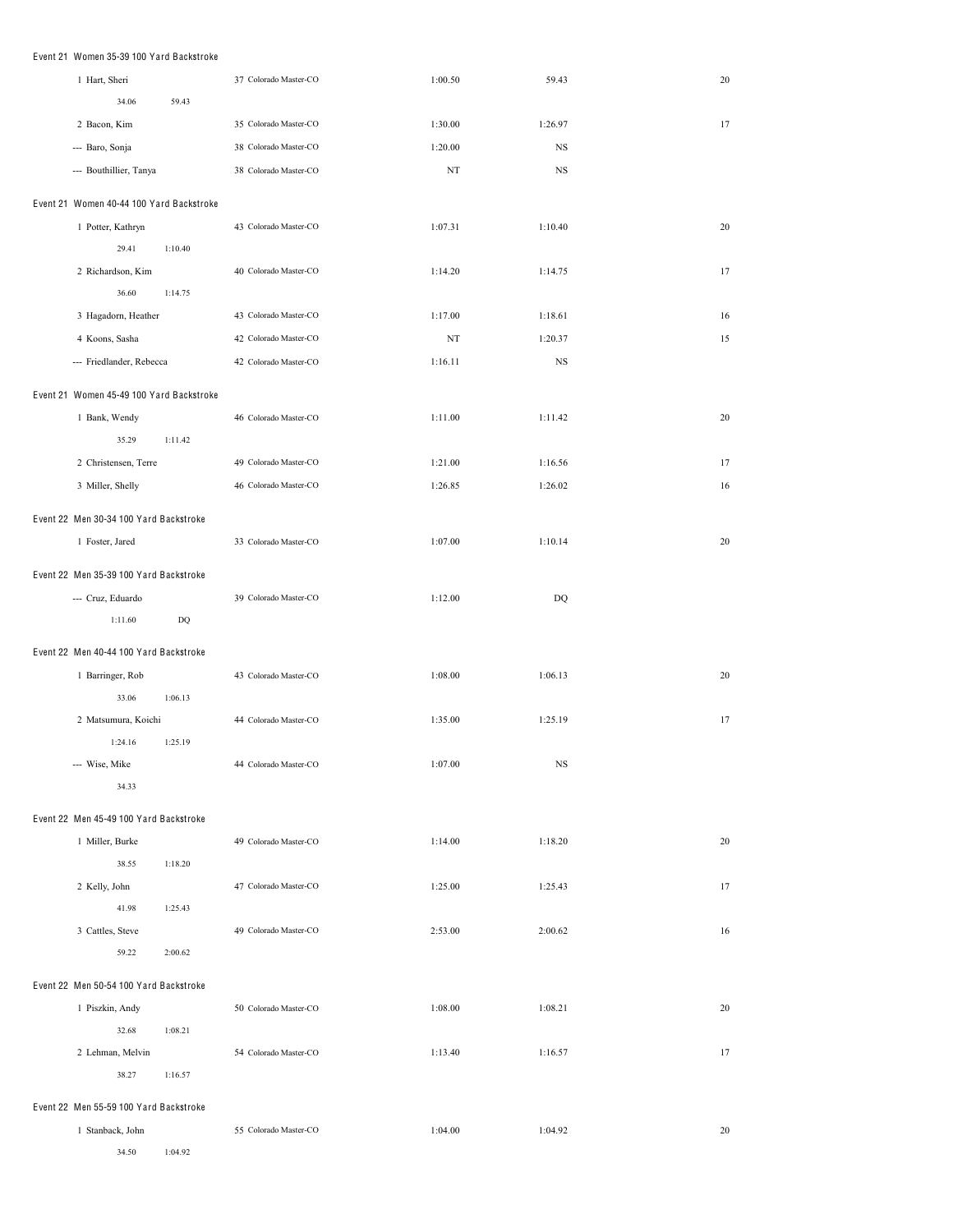| Event 22 Men 65-69 100 Yard Backstroke      |                       |         |         |    |
|---------------------------------------------|-----------------------|---------|---------|----|
| 1 Neuls, Allen                              | 65 Colorado Master-CO | 1:18.00 | 1:10.33 | 20 |
| 35.38<br>1:10.33                            |                       |         |         |    |
| 2 McDanal, Steve                            | 65 Colorado Master-CO | 1:55.00 | 1:53.24 | 17 |
| 49.75<br>1:53.24                            |                       |         |         |    |
| 3 Reynolds, Bing                            | 68 Colorado Master-CO | 2:00.00 | 2:44.71 | 16 |
| 1:16.05<br>2:44.71                          |                       |         |         |    |
| Event 22 Men 70-74 100 Yard Backstroke      |                       |         |         |    |
| 1 Plummer, Mark                             | 72 Colorado Master-CO | 1:42.07 | 1:42.97 | 20 |
| 54.49<br>1:42.97                            |                       |         |         |    |
|                                             |                       |         |         |    |
| Event 23 Women 18-24 50 Yard Breaststroke   |                       |         |         |    |
| 1 Houck, Lisa                               | 24 Colorado Master-CO | 41.87   | 40.54   | 20 |
| 2 Roach, Stephanie                          | 20 Colorado Master-CO | 45.00   | 41.88   | 17 |
| Event 23 Women 25-29 50 Yard Breaststroke   |                       |         |         |    |
| 1 Graham, Larisa                            | 25 Unattached-CO      | 34.00   | 33.17   | 20 |
| 2 Wild, Jennifer                            | 28 Colorado Master-CO | NT      | 42.95   | 17 |
| Event 23 Women 30-34 50 Yard Breaststroke   |                       |         |         |    |
| 1 Lee, Jodi                                 | 31 Colorado Master-CO | 34.00   | 33.37   | 20 |
|                                             |                       |         |         |    |
| Event 23 Women 35-39 50 Yard Breaststroke   |                       |         |         |    |
| 1 Seavall, Kelly                            | 39 Colorado Master-CO | 35.00   | 34.21   | 20 |
| (Event 23 Women 35-39 50 Yard Breaststroke) |                       |         |         |    |
| 2 Signorelli, Jackie                        | 35 Colorado Master-CO | 37.07   | 36.40   | 17 |
| 3 Roller, Jennifer                          | 35 Colorado Master-CO | 40.00   | 36.75   | 16 |
| Event 23 Women 40-44 50 Yard Breaststroke   |                       |         |         |    |
| 1 Bohlmann, Lisa                            | 43 Colorado Master-CO | 42.00   | 40.72   | 20 |
| 2 Sauls, Catherine                          | 44 Colorado Master-CO | 39.50   | 40.86   | 17 |
| 3 Hemming, Michele                          | 42 Colorado Master-CO | NT      | 55.08   | 16 |
| Event 23 Women 45-49 50 Yard Breaststroke   |                       |         |         |    |
| 1 Crouch, Kim                               | 47 Colorado Master-CO | 35.50   | 34.23   | 20 |
| 2 Campbell, Ellen                           | 45 Colorado Master-CO | 36.00   | 34.84   | 17 |
| 3 Stokoe, Jeanne                            | 47 Colorado Master-CO | 42.70   | 41.27   | 16 |
| 4 Scott, Leslie                             | 49 Colorado Master-CO | 45.00   | 43.44   | 15 |
| 5 Larson, Stephanie                         | 49 Colorado Master-CO | 45.20   | 46.27   | 14 |
| 6 Homan, Deborah                            | 46 Colorado Master-CO | NT      | 48.55   | 13 |
|                                             |                       |         |         |    |
| Event 23 Women 50-54 50 Yard Breaststroke   |                       |         |         |    |
| 1 True, Ann                                 | 53 Colorado Master-CO | 48.17   | 48.98   | 20 |
| Event 23 Women 55-59 50 Yard Breaststroke   |                       |         |         |    |
| 1 Rosener, Karen                            | 55 Colorado Master-CO | 39.20   | 39.17   | 20 |
| 2 Plank, Julie                              | 56 Unattached-CO      | NT      | 47.88   | 17 |
| 3 England, Nancy                            | 59 Colorado Master-CO | 54.00   | 49.26   | 16 |
| 4 Sunie, Beverly                            | 56 Colorado Master-CO | 55.00   | 54.54   | 15 |
|                                             |                       |         |         |    |
| Event 24 Men 18-24 50 Yard Breaststroke     |                       |         |         |    |
| 1 Trlica, Jeff                              | 24 Colorado Master-CO | NT      | 31.93   | 20 |
| 2 Goodman, Nate                             | 23 Colorado Master-CO | 33.00   | 32.94   | 17 |
| 3 Smith, David                              | 21 Colorado Master-CO | 32.22   | 34.69   | 16 |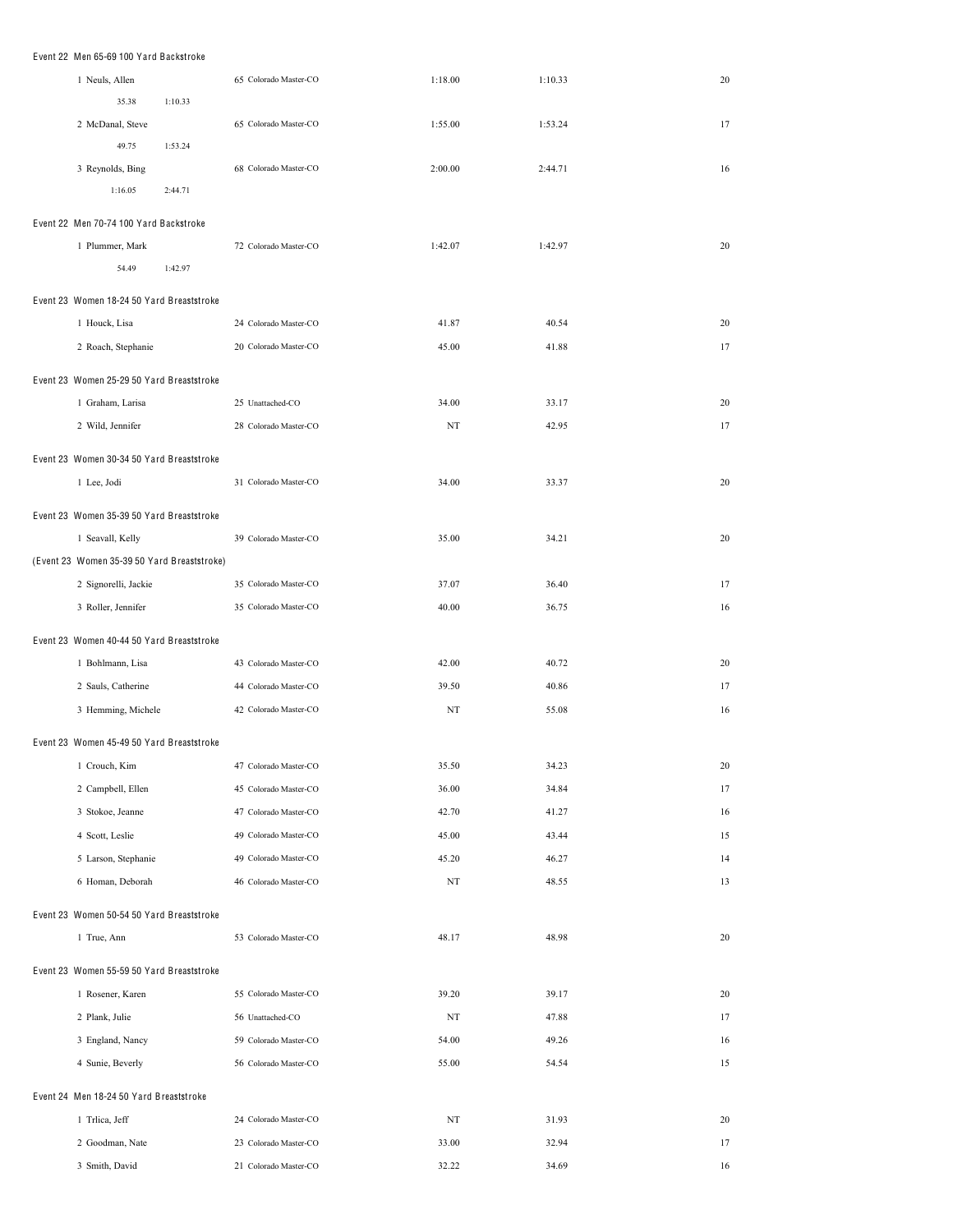| Event 24 Men 25-29 50 Yard Breaststroke   |                       |         |           |    |
|-------------------------------------------|-----------------------|---------|-----------|----|
| 1 Christiansan, John                      | 27 Colorado Master-CO | 27.00   | 29.70     | 20 |
| 2 Cooper, Carter                          | 26 Colorado Master-CO | 34.51   | 33.21     | 17 |
| Event 24 Men 30-34 50 Yard Breaststroke   |                       |         |           |    |
| 1 Williams, Mark                          | 31 Unattached-CO      | 30.00   | 30.08     | 20 |
| 2 Samuel, Stephen                         | 33 Colorado Master-CO | NT      | 59.54     | 17 |
| --- Cole, Matt                            | 31 Colorado Master-CO | 30.00   | <b>NS</b> |    |
| Event 24 Men 35-39 50 Yard Breaststroke   |                       |         |           |    |
| 1 Hayden, John                            | 36 Colorado Master-CO | 39.00   | 39.51     | 20 |
| Event 24 Men 40-44 50 Yard Breaststroke   |                       |         |           |    |
| 1 Andrews, Mike                           | 42 Colorado Master-CO | 31.00   | 30.44     | 20 |
| 2 Pins, Michael                           | 43 Colorado Master-CO | 36.96   | 37.66     | 17 |
| Event 24 Men 45-49 50 Yard Breaststroke   |                       |         |           |    |
| 1 Cox, Randy                              | 46 Colorado Master-CO | 30.20   | 29.51     | 20 |
| 2 Bank, Holden                            | 48 Colorado Master-CO | 32.50   | 29.81     | 17 |
| 3 Scott, Greg                             | 49 Colorado Master-CO | 30.00   | 30.37     | 16 |
| 4 Le Vasseur, Andrew                      | 45 Colorado Master-CO | 34.52   | 34.60     | 15 |
| 5 Malloy, Glenn                           | 48 Colorado Master-CO | 38.00   | 38.12     | 14 |
| 6 Ramirez, Alfonso                        | 47 Colorado Master-CO | 39.78   | 41.13     | 13 |
| Event 24 Men 50-54 50 Yard Breaststroke   |                       |         |           |    |
| 1 Grey, David                             | 50 Colorado Master-CO | 31.00   | 30.63     | 20 |
| (Event 24 Men 50-54 50 Yard Breaststroke) |                       |         |           |    |
| 2 Lee, Marshall                           | 50 Colorado Master-CO | 34.50   | 34.32     | 17 |
| 3 Christensen, Kevin                      | 51 Colorado Master-CO | 37.00   | 35.83     | 16 |
| 4 Gimlin, Dennis                          | 52 Colorado Master-CO | 36.41   | 38.35     | 15 |
| Event 24 Men 55-59 50 Yard Breaststroke   |                       |         |           |    |
| 1 Waterbary, Stuart                       | 55 Colorado Master-CO | 31.50   | 30.97     | 20 |
| 2 McElhinney, Tom                         | 55 Colorado Master-CO | 36.00   | 37.87     | 17 |
| --- Benson, Stan                          | 55 Colorado Master-CO | 34.70   | NS        |    |
| Event 24 Men 60-64 50 Yard Breaststroke   |                       |         |           |    |
| 1 Burson, Bill                            | 63 Colorado Master-CO | 38.00   | 40.33     | 20 |
| --- Abbott, Bill                          | 62 Colorado Master-CO | 34.00   | NS        |    |
| Event 24 Men 65-69 50 Yard Breaststroke   |                       |         |           |    |
| --- Dyck, Mel                             | 67 Colorado Master-CO | 47.00   | NS        |    |
|                                           |                       |         |           |    |
| Event 24 Men 70-74 50 Yard Breaststroke   |                       |         |           |    |
| 1 Norrie, Bill                            | 70 Unattached-CO      | 40.00   | 39.40     | 20 |
| Event 25 Women 25-29 200 Yard Choice      |                       |         |           |    |
| 1 Stutzke, Crystal                        | 28 Colorado Master-CO | 2:30.00 | 2:38.76   | 20 |
| 36.39<br>1:15.85                          | 1:57.51<br>2:38.76    |         |           |    |
| 2 Gibbons, Chelsea                        | 25 Colorado Master-CO | 2:46.00 | 2:52.67   | 17 |
| 38.76<br>1:22.31                          | 2:52.67<br>2:07.42    |         |           |    |
| --- Clark, Denise                         | 29 Colorado Master-CO | 2:35.00 | NS        |    |